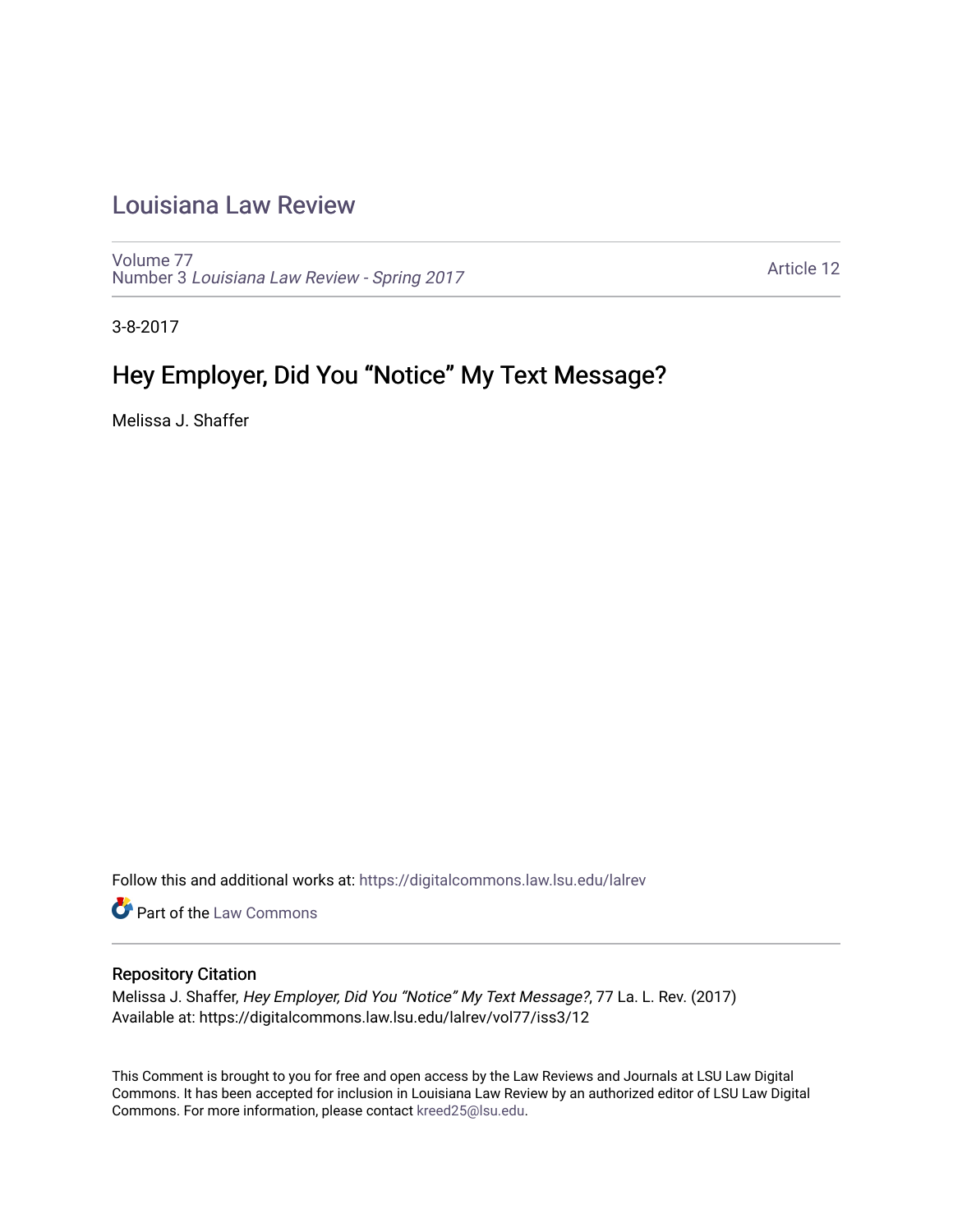# **Hey Employer, Did You "Notice" My Text Message?**

#### **INTRODUCTION**

Missy works as a waitress at a popular local restaurant. Missy has been diagnosed with gout, a medical condition characterized by recurrent attacks of inflammatory arthritis. Attacks are spontaneous, but when an attack occurs, it causes an excruciating pain in her foot, rendering her unable to perform her job as a waitress. Missy was scheduled to work on Saturday afternoon—the restaurant's busiest night. However, a few hours before her shift started, Missy began experiencing symptoms of her condition––her feet were so swollen that she was unable to walk. From past experience, Missy knew she needed to properly request leave. Under the employee handbook, the restaurant required her to call the Human Resources Director as soon as possible. Missy had a good relationship with her direct supervisor and usually reported ordinary absences to the supervisor. At the start of her shift on Saturday, Missy sent her direct supervisor a text message conveying that her foot was swollen and she could not come into work. The General Manager of the restaurant terminated Missy before the start of her next shift for noncompliance with the employee handbook, stating that Missy failed to give timely notice and provide notice in the correct form. Missy brought a retaliation claim against her employer, alleging that she was actually terminated for taking Family Medical Leave Act ("FMLA") leave and further that her employer's justification of noncompliance was a pretext for discrimination.<sup>1</sup>

Disputes can and often do arise when employees contact employers using nontraditional forms of communication or informal conversations in an attempt to provide "notice" of unforeseeable leave under the FMLA.<sup>2</sup> The FMLA allows covered employees to take time off from work for medical reasons and prohibits employers from taking adverse action against the employee for taking such leave.<sup>3</sup> Since the 2009 revisions to the FMLA notice provisions, courts have continued to issue inconsistent rulings on what constitutes sufficient notice in cases of unforeseeable

Copyright 2017, by MELISSA J. SHAFFER.

<sup>1.</sup> Family and Medical Leave Act, 29 U.S.C. §§ 2601[–2654](https://a.next.westlaw.com/Link/Document/FullText?findType=L&pubNum=1000546&cite=29USCAS2654&originatingDoc=Ic91230573e1311e38578f7ccc38dcbee&refType=LQ&originationContext=document&transitionType=DocumentItem&contextData=(sc.RelatedInfo)) (2012) [hereinafter FMLA or the Act].

<sup>2.</sup> Elijah Yip, *Text Me, Maybe? Maybe Not!*, HAW. EMP. L. LETTER, Aug, 2013, at 3.

<sup>3.</sup> *See* Kenza Bemis Nelson, *Employer Difficulty in FMLA Implementation: A Look at Eighth Circuit Interpretation of "Serious Health Condition" and Employee Notice Requirements*, 30 J. CORP. L. 609, 611–12 (2005).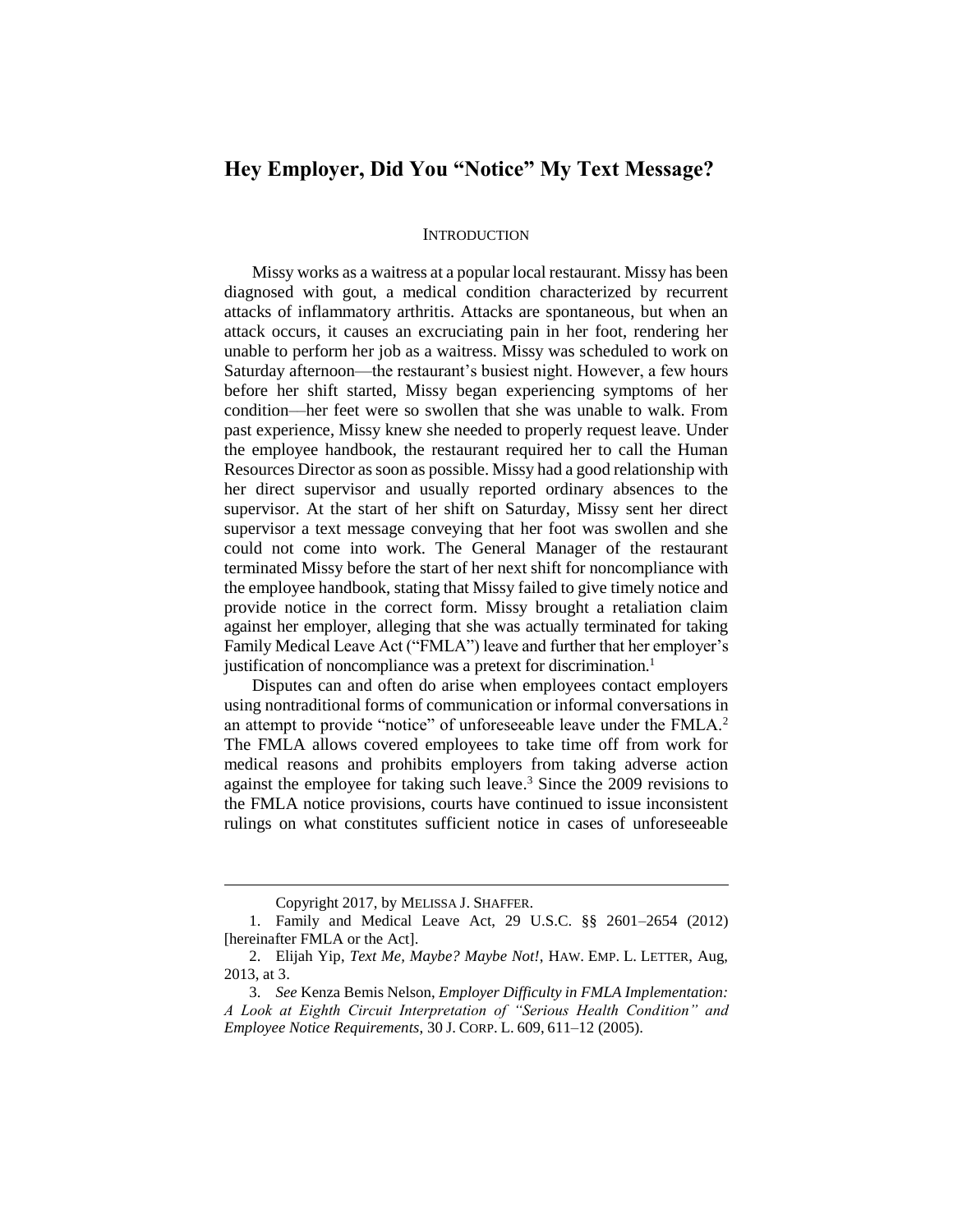leave as well as when termination for noncompliance is justified.<sup>4</sup> The unclear jurisprudence is especially troublesome in light of modern forms of communication, such as text messaging, permeating the professional realm and being used for employee–employer communication.<sup>5</sup> The divided jurisprudence is attributable to, among other things, the ambiguous language of the FMLA notice provisions and the courts' failure to interpret those provisions in accordance with the Act's purpose.<sup>6</sup>

The inconsistencies regarding the employer's authority to terminate employees who fail to adhere to call-in procedures and the employee's ability to disregard policies under certain justifications jeopardize the employer's ability to conduct normal business operations.<sup>7</sup> Conversely, the inconsistencies regarding the employee's ability to disregard policies under certain justifications disadvantage employees who find themselves without a job during times of medical emergencies.<sup>8</sup> Given the stated purpose of the FMLA—to ensure security for both the employer and the employee<sup>9</sup>—the current notice provisions for unforeseeable leave under the Code of Federal Regulations<sup>10</sup> must be amended to replace the rigid rule of compliance with a two-stage notice procedure. A two-stage notice procedure will guide courts in determining whether the employees should recover under their retaliation claims despite noncompliance with employer policies.

Part I of this Comment provides an overview of the FMLA and corresponding federal regulations, focusing on the purpose of the 2009 revisions and the policy concerns underlying the FMLA. Part II examines the ambiguous language of the FMLA notice provisions and the conflicting jurisprudence in cases of unforeseeable leave, examining each

 $\overline{a}$ 

9. 29 U.S.C. § 2601 (2012).

10. *Id*. § 2654 ("The Secretary of Labor shall prescribe such regulations as are necessary to carry out subchapter I of this chapter and this subchapter not later than 120 days after February 5, 1993."); 29 C.F.R. §§ 825.300–825.313.

<sup>4.</sup> *See* Kristine Cordier Karnezis, *Adequacy of Notice to Employer of Need for Leave Under Federal Family and Medical Leave Act of 1993*, 184 A.L.R. 171 (2003).

<sup>5.</sup> *Id.* ("A friend who managed a local restaurant once complained to me about the questionable work habits of his young employees. 'They don't call in to say they'll be late to a shift. They text me!' My friend can now say that a court shares his sentiment, at least when it comes to exercising rights under the Family and Medical Leave Act (FMLA).").

<sup>6.</sup> *See* Nelson, *supra* note 3, at 613.

<sup>7.</sup> Family and Medical Leave Act Regulations: A Report on the Department of Labor's Request for Information, 72 Fed. Reg. 35,550, 35,552 (proposed June 28, 2007) (codified at 79 C.F.R. 825 (2016)).

<sup>8.</sup> *Id.* at 35,557.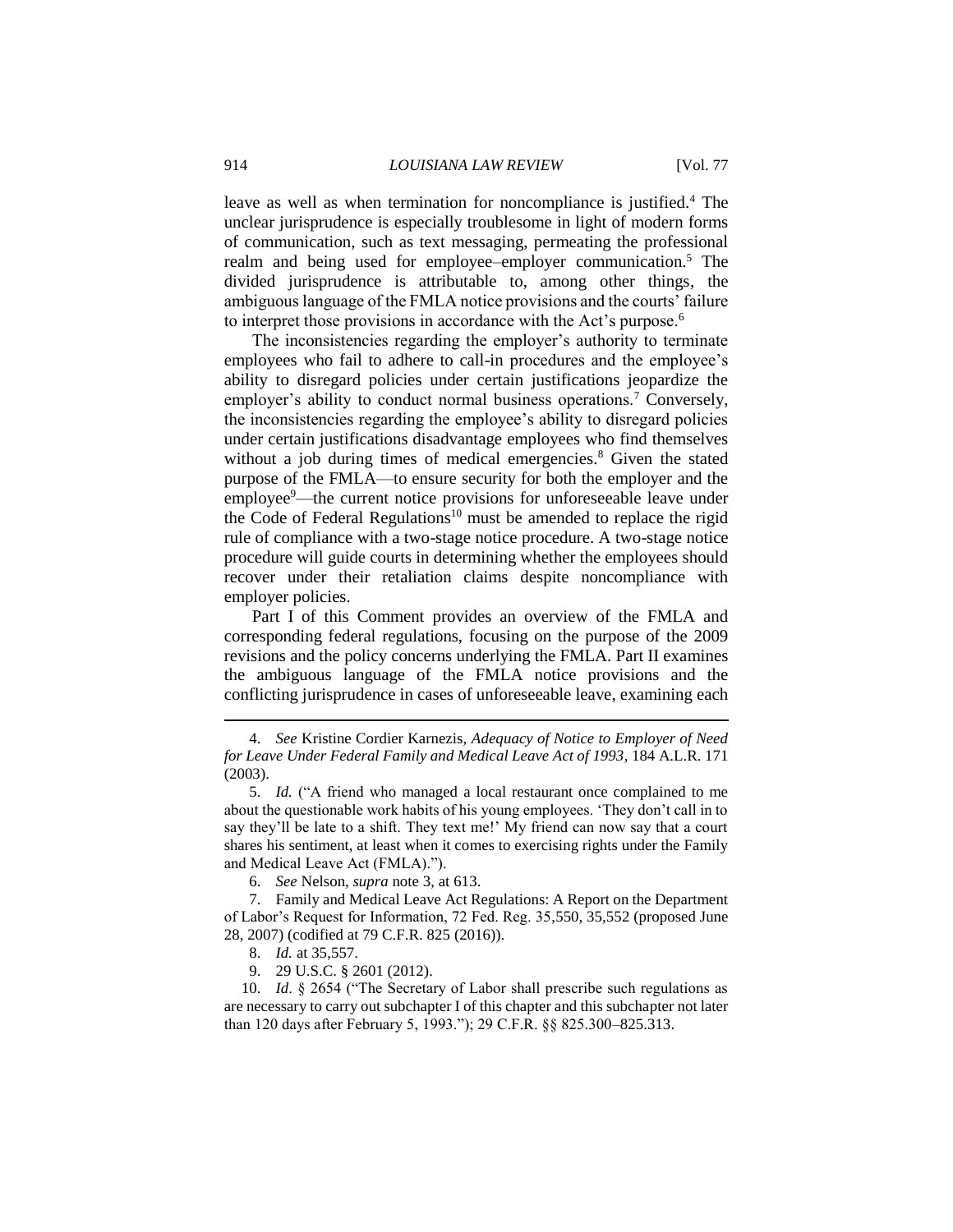element of notice—timing, content, and form. Part III analyzes the implications of the current state of the law on employers and employees. Part IV argues that Congress should amend the Code of Federal Regulations to include a two-step notice process in cases of unforeseeable leave to clarify the law and provide employers and employees with more consistency and security.

#### I. AN OVERVIEW OF THE FMLA

The National Partnership for Women and Families drafted the FMLA, which was signed into law on February 5, 1993.<sup>11</sup> The FMLA was the first and only national law aimed at helping working men and women balance the conflicting demands of work and family.<sup>12</sup> The law allows eligible employees<sup>13</sup> of covered employers<sup>14</sup> to take up to 12 workweeks of unpaid,

12. *Id.*

 $\overline{a}$ 

13. 29 U.S.C. § 2611(2) (defining "eligible employee" as "an employee who has been employed—(i) for at least 12 months by the employer with respect to whom leave is requested under section 2616 of this title; and (ii) for at least 1,250 hours of service with such employer during the previous 12-month period"; eligible employee "does not include—(i) any Federal officer or employee covered under subchapter V of chapter 63 of Title 5; or (ii) any employee of an employer who is employed at a worksite at which such employer employs less than 50 employees if the total number of employees employed by that employer within 75 miles of that worksite is less than 50").

14. *Id*. [§ 2611\(](https://a.next.westlaw.com/Link/Document/FullText?findType=L&pubNum=1000546&cite=29USCAS2601&originatingDoc=Ic91230573e1311e38578f7ccc38dcbee&refType=LQ&originationContext=document&transitionType=DocumentItem&contextData=(sc.RelatedInfo))4)(A)(i) (defining "employer" as "any person who is engaged in commerce or in any industry or activity affecting commerce who employs 50 or more employees for each working day during each of 20 or more calendar workweeks in the current or preceding calendar year; (ii) includes—(I) any person who acts, directly or indirectly, in the interest of an employer to any of the employees of such employer; and (II) any successor of interest of an employer; (iii) includes any 'public agency', as defined in section  $203(x)$  of this title; and (iv) includes the Government Accountability Office and the Library of Congress. (B) Public Agency, for purposes of subparagraph (A)(iii), a public agency shall be considered to be a person engaged in commerce or in an industry or activity affecting commerce.").

<sup>11.</sup> *Celebrating 20 Years of Job-Protected Leave—and Working to Help Even More Families*, NAT'L PARTNERSHIP FOR WOMEN &FAMILIES, http://www.national partnership.org/issues/work-family/fmla.html [https://perma.cc/4B5T-D7XU] (last visited Oct. 10, 2016). *See also About Us*, NAT'L PARTNERSHIP FOR WOMEN & FAMILIES http://www.nationalpartnership.org/about-us [https://perma.cc/Z2A8- LQ95] (last visited Oct. 10, 2016) ("The National Partnership for Women & Families is a nonprofit, nonpartisan 501(c)3 organization located in Washington, D.C. [F]or four decades, [they] have fought for every major policy advance that has helped women and families.").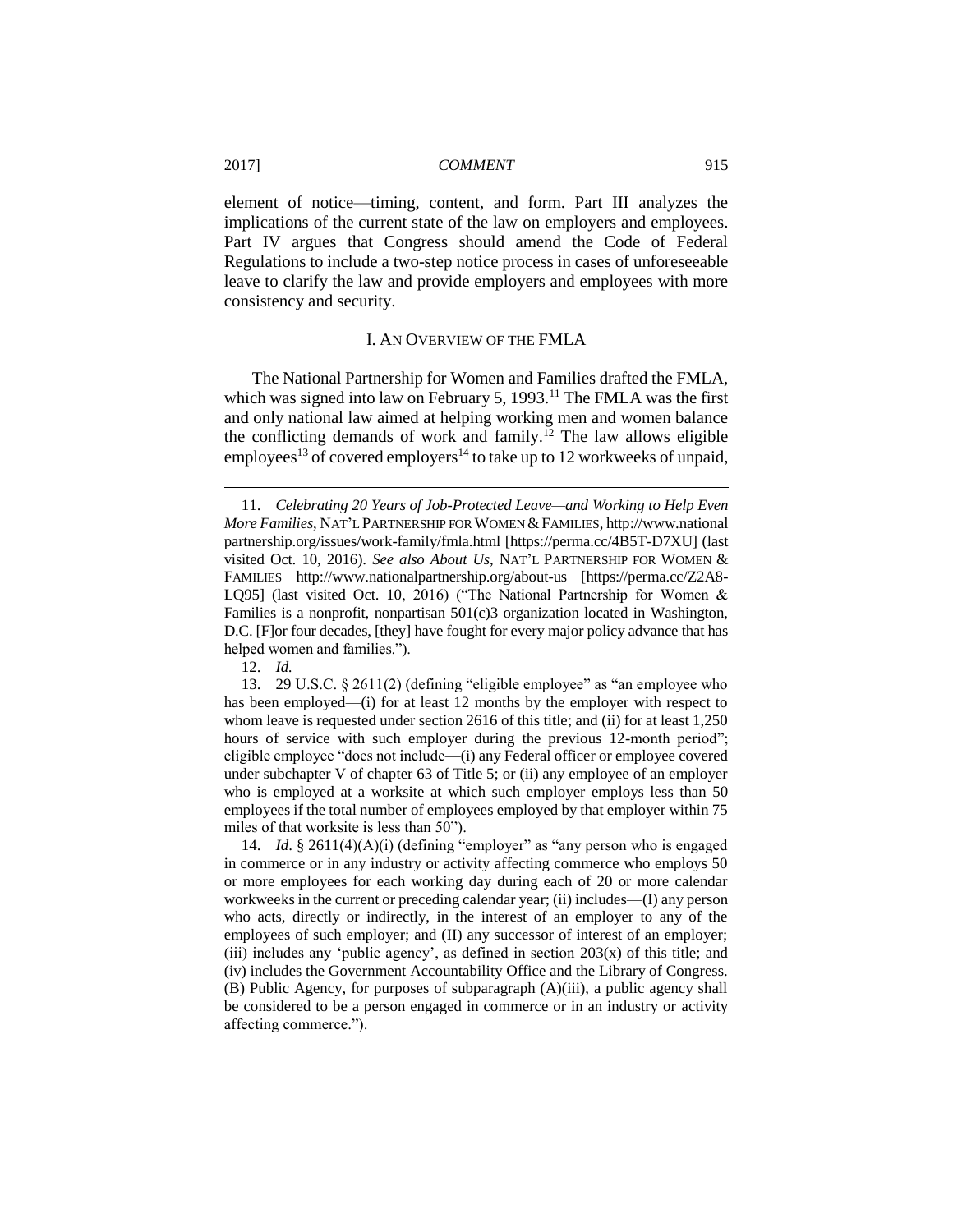job-protected<sup>15</sup> leave per year for medical reasons such as the birth or adoption of a child, care of a spouse, child, or parent with a "serious health condition," or the employee's own "serious health condition" that makes the employee "unable to perform the functions of the employee's job."<sup>16</sup>

Congress enacted the FMLA to prevent employment discrimination against employees with serious health conditions, to allow pregnancy leave for women, and to allow men and women to participate in early child-rearing stages without compromising job security.<sup>17</sup> Specifically, in section 2601 of the Act, Congress stated that there is inadequate job security for employees who have "serious health conditions that prevent them from working for temporary periods."<sup>18</sup> This section also states that the primary responsibility of caring for family falls on women more than men and interferes with women's work to the extent that it encourages employers to discriminate against them in employment decisions.<sup>19</sup> Based upon these findings, Congress enacted the FMLA to promote the stability and economic security of families in a way that also accommodates the legitimate interests of employers.<sup>20</sup>

# *A. Employees Must Give "Notice" of the Need for Leave*

Although the FMLA provides employees with job security during medically related leave, this protection is conditional. The Act requires employees to take such leave in a manner that "accommodates the legitimate interest of employers."<sup>21</sup> This requires, among other things, that employees give employers notice of the need to take leave.<sup>22</sup> In determining whether an employee's notice for unforeseeable leave was sufficient under the

<sup>15.</sup> *Id*. § 2614(a)(1). Job protection stems from the employee's right: "(A) to be restored by the employer to the position of employment held by the employee when the leave commenced; or (B) to be restored to an equivalent position with the equivalent employment benefits, pay, and other terms and conditions of employment." *Id*.

<sup>16.</sup> *Id*. § 2612.

<sup>17.</sup> *Id*. § 2601.

<sup>18.</sup> *Id.*

<sup>19.</sup> *Id.*

<sup>20.</sup> *Id.* § 2601(b)(1)–(5).

<sup>21.</sup> Lichtenstein v. Univ. of Pittsburg Med. Ctr., 691 F.3d 294, 300 (3d Cir. 2012) (citing 29 U.S.C. § 2601(b)(3)).

<sup>22.</sup> 29 U.S.C. § 2612(e)(1).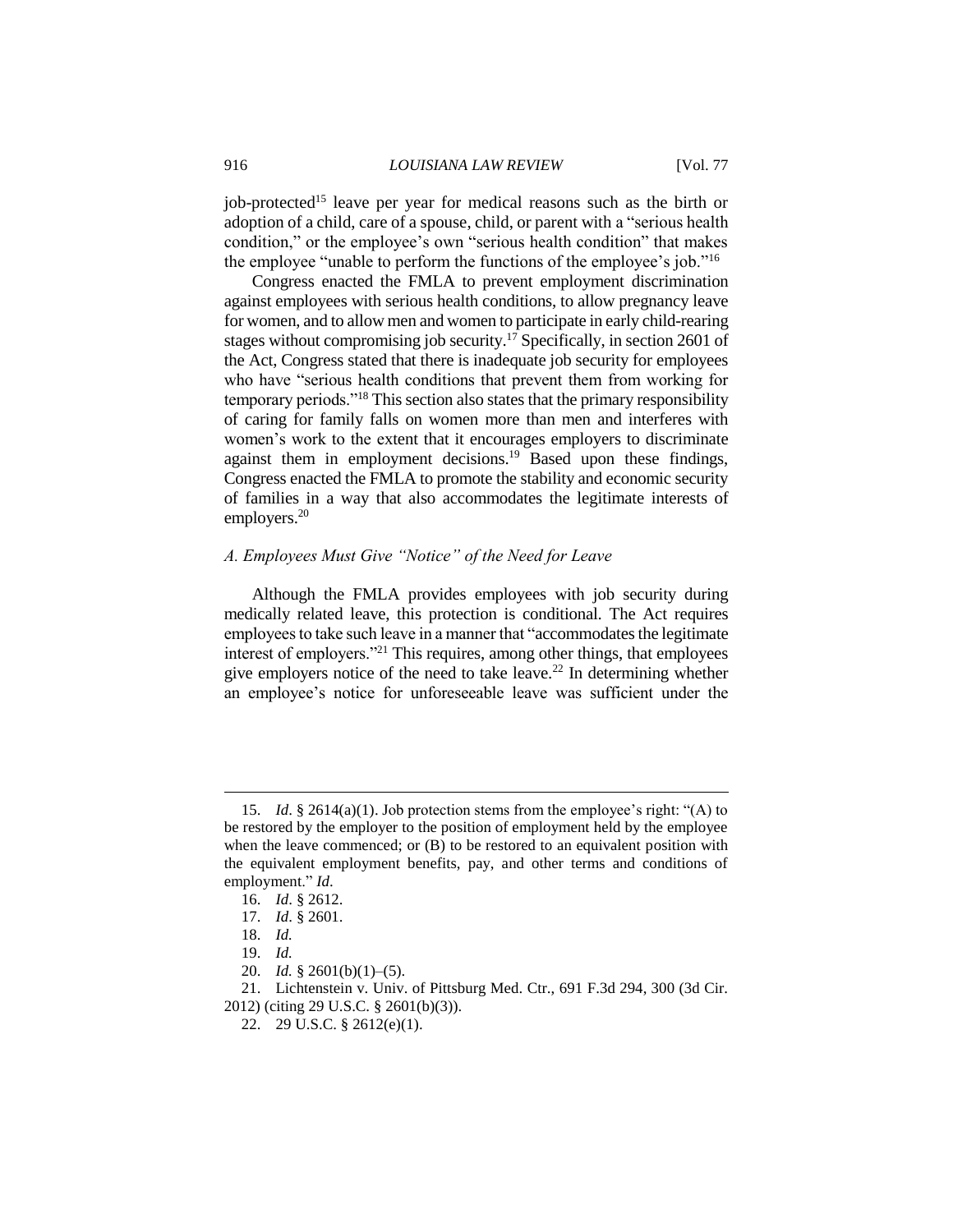FMLA, three components are independently evaluated: the timing of the notice,<sup>23</sup> the content of the notice,<sup>24</sup> and the form of the notice.<sup>25</sup>

The federal government revised these provisions in 2009 after conducting two studies and receiving over 15,000 public comments in response to a "Request for Information" published in the Federal Register in December 2006.<sup>26</sup> Despite responses that the FMLA was "generally working well," the employees often wanted a greater leave entitlement, while employers voiced concerns that unscheduled, intermittent leave for chronic health conditions compromised their ability to manage business operations and control attendance.<sup>27</sup> The prevalence of employees with chronic health conditions taking unscheduled, intermittent FMLA leave was an unanticipated effect of the  $Act<sub>1</sub><sup>28</sup>$  and it is the most severe area of friction between employers and employees seeking to use FMLA leave.<sup>29</sup> Employers complained of scheduling problems caused by employee absences with little or no notice, particularly where employers perceived employee abuse in taking such leave.<sup>30</sup> Employers also expressed concerns for loss of management control and the negative impact on employee morale and productivity.<sup>31</sup> Employees emphasized the significance of intermittent leave in cases of incurable diseases with sporadic episodes and the importance of job security.<sup>32</sup> In response to these concerns, the Department of Labor (the "Department") revised the FMLA regulations in hopes of striking a better balance between the statutory requirements and the congressional intent. $33$  The 2009 revisions to employee notice

 $\overline{a}$ 

32. *Id.* at 35,557 ("A railroad employee of thirty-six years said he uses intermittent leave to care for his wife, who suffers from Multiple Sclerosis ("MS"). Acknowledging the sporadic need for leave, the commenter said, 'Since MS is an incurable disease without a schedule or any way of knowing when an episode is going to [occur], I cannot always foresee when I am needed at home.'").

33. *Id.* at 35,552.

<sup>23.</sup> 29 C.F.R. § 825.303(a) (2016).

<sup>24.</sup> *Id.* § 825.303(b).

<sup>25.</sup> *Id.* § 825.303(c).

<sup>26.</sup> *Revised Final Regulations Under the Family and Medical Leave Act*, WAGE & HOUR DIVISION, http://www.dol.gov/whd/fmla/finalrule.htm [https://perma .cc/7VBA-KPE2] (last visited Sept. 29, 2016).

<sup>27.</sup> Family and Medical Leave Act Regulations: A Report on the Department of Labor's Request for Information, 72 Fed. Reg. 35,550, 35,551 (proposed June 28, 2007) (codified at 79 C.F.R. § 824 (2016)).

<sup>28.</sup> *Id.* at 35,552.

<sup>29.</sup> *Id.*

<sup>30.</sup> *Id*.

<sup>31.</sup> *Id.*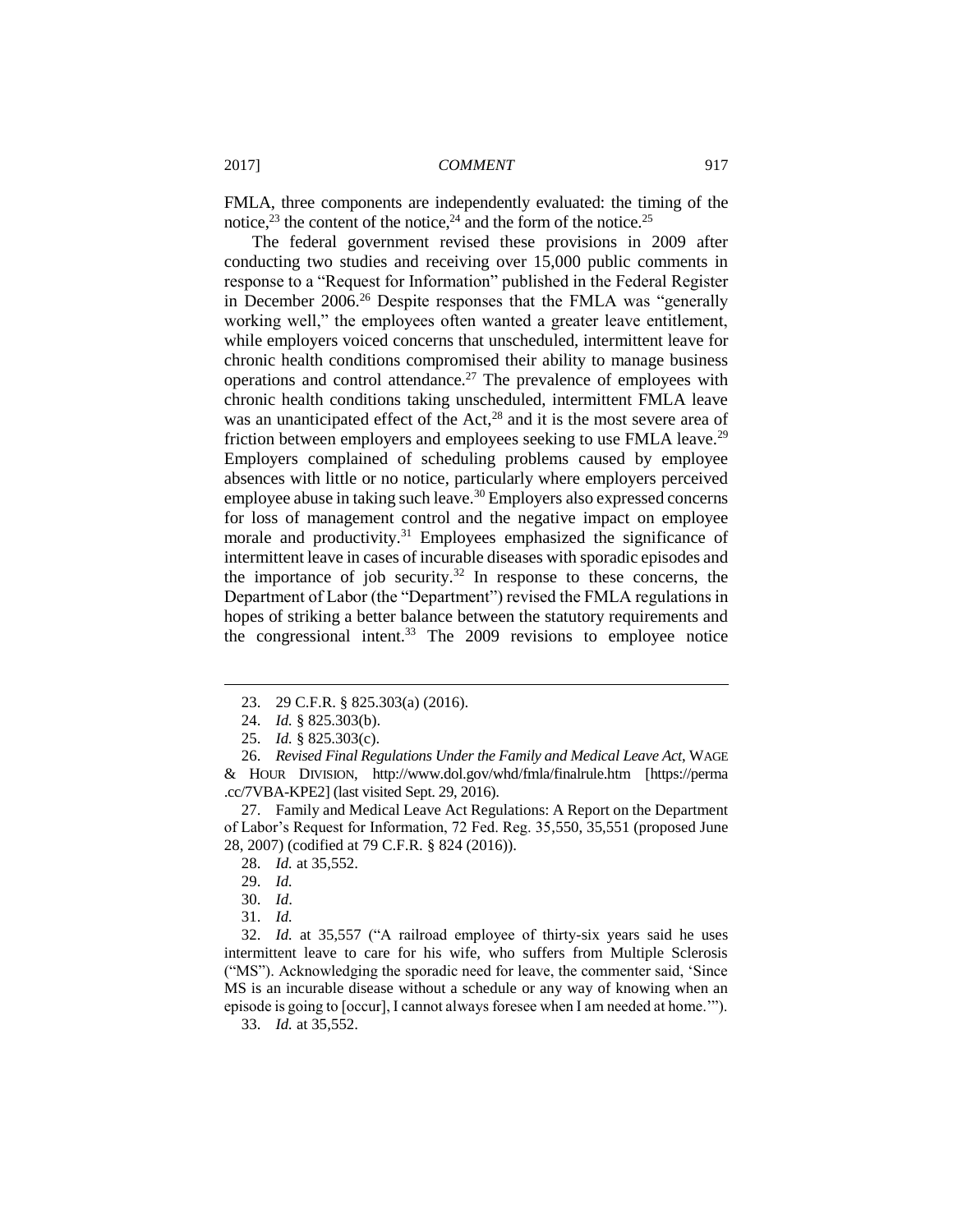requirements for unforeseeable leave imposed several major changes to the timing, content, and form of notice that are still in effect today.

#### *1. Timing*

First, in responding to employer complaints that employees' abuses of leave left employers with little or no notice, the revisions eliminated the "one to two business days" time frame set forth in the 1995 regulations.<sup>34</sup> The Department noted that the two-day rule had been misinterpreted to allow employees an additional two business days after they were aware they needed leave to notify the employer, regardless of whether it would have been practicable for the employee to notify the employer sooner.<sup>35</sup> Consistent with the original act, the current provision states that when the need for leave is unforeseeable, the employee must give notice "as soon as practicable under the facts and circumstances of the particular case."<sup>36</sup> However, the revisions added that "[i]t generally should be practicable for the employee to provide notice . . . within the time prescribed by the employer's usual and customary notice requirements applicable to such leave."37

#### *2. Content*

While the revisions to the requirements of timing attempted to alleviate employers' complaints of abuse, the Department also sought to clarify the regulation's standard for sufficient content of notice. Before the revisions, employers and employees found it difficult to meet their responsibilities under the FMLA because neither party knew what information was sufficient to notify an employer that FMLA leave was needed.<sup>38</sup> The 1995 regulations stated that an employee "need not expressly assert rights under the FMLA or even mention the FMLA" when

<sup>34.</sup> Before 2009, the timing requirements for an employee's notice for leave that was not foreseeable provided an employee "to give notice to the employer of the need for FMLA leave as soon as practicable under the facts and circumstances of the particular case," noting that it is "expected that an employee will give notice to the employer within no more than one or two working days of learning of the need for leave, except in extraordinary circumstances where such notice is not feasible." 29 C.F.R. § 825.303(a) (1995).

<sup>35.</sup> Family and Medical Leave Act Regulations: A Report on the Department of Labor's Request for Information, 72 Fed. Reg. at 35,576.

<sup>36.</sup> 29 C.F.R. § 825.303(a) (2016).

<sup>37.</sup> *Id.*

<sup>38.</sup> Family and Medical Leave Act Regulations: A Report on the Department of Labor's Request for Information, 72 Fed. Reg. at 35,584.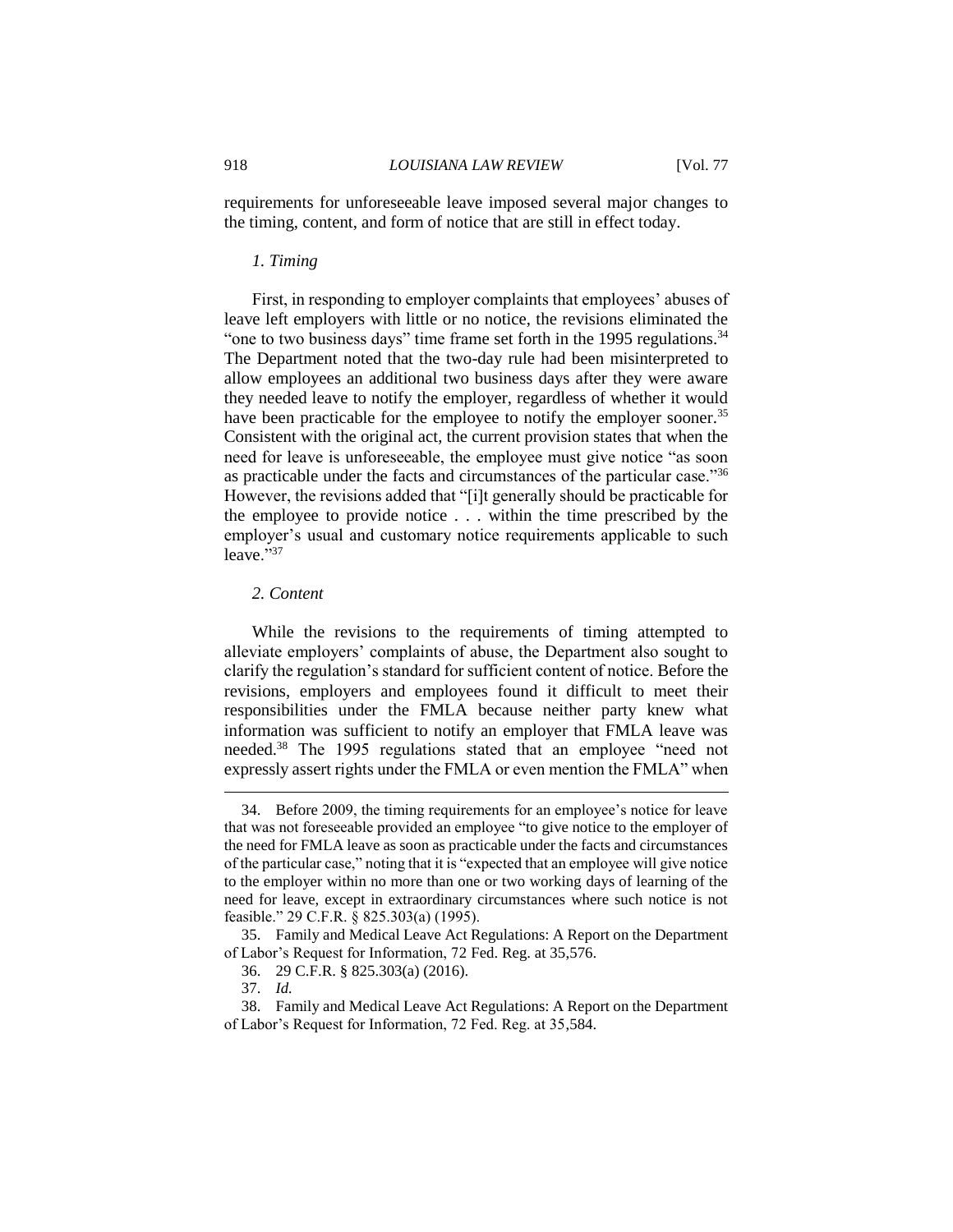providing notice.<sup>39</sup> Rather, depending on whether the employee mentions FMLA in his or her notice, the burden might shift to the employer to inquire more about the circumstances surrounding leave and whether such leave potentially falls under the FMLA.<sup>40</sup>

The Department attempted to address this ambiguity in the revisions by clarifying the exact information needed and to what degree of precision.<sup>41</sup> The provisions state that "[a]n employee shall provide sufficient information for an employer to reasonably determine whether the FMLA may apply to the leave request."<sup>42</sup> Articulating the degree of precision the employee must use in requesting potential FMLA-qualifying leave, the regulations provide that such information could include that an employee is "unable to perform the functions of the job"<sup>43</sup> because of a medical condition, "that the employee is pregnant or has been hospitalized overnight,"<sup>44</sup> or that the employee or a family member is "under the continuing care of a health provider."<sup>45</sup>

Additionally, the revisions distinguished between employees who are seeking FMLA-qualified leave for the first time and employees who have previously taken leave for an FMLA-qualified reason.<sup>46</sup> For employees seeking leave for the first time, the employee "need not expressly assert rights under the FMLA or even mention the FMLA," but "merely calling in sick" will not be enough to trigger the employer's obligation under the Act.<sup>47</sup> However, when an employee seeks leave for a previously qualified reason, the employee "must specifically reference either the qualifying reason for leave or the need for FMLA leave."<sup>48</sup> If these requirements are met, the burden then shifts to the employer to obtain any additional information through informal means.<sup>49</sup>

 $\overline{a}$ 

49. *Id*. §§ 825.303(a)–(c), 825.300(b)(1) ("When an employee requests FMLA leave, or when the employer acquires knowledge that an employee's leave may be for an FMLA-qualifying reason, the employer must notify the employee of the employee's eligibility to take FMLA leave within five business days, absent unusual circumstances.").

<sup>39.</sup> 29 C.F.R. § 825.303(b) (1995).

<sup>40.</sup> *Id.*

<sup>41.</sup> *Id.*

<sup>42.</sup> *Id.*

<sup>43.</sup> *Id.*

<sup>44.</sup> *Id.*

<sup>45.</sup> *Id.*

<sup>46.</sup> *Id.* 47. *Id.*

<sup>48.</sup> *Id.*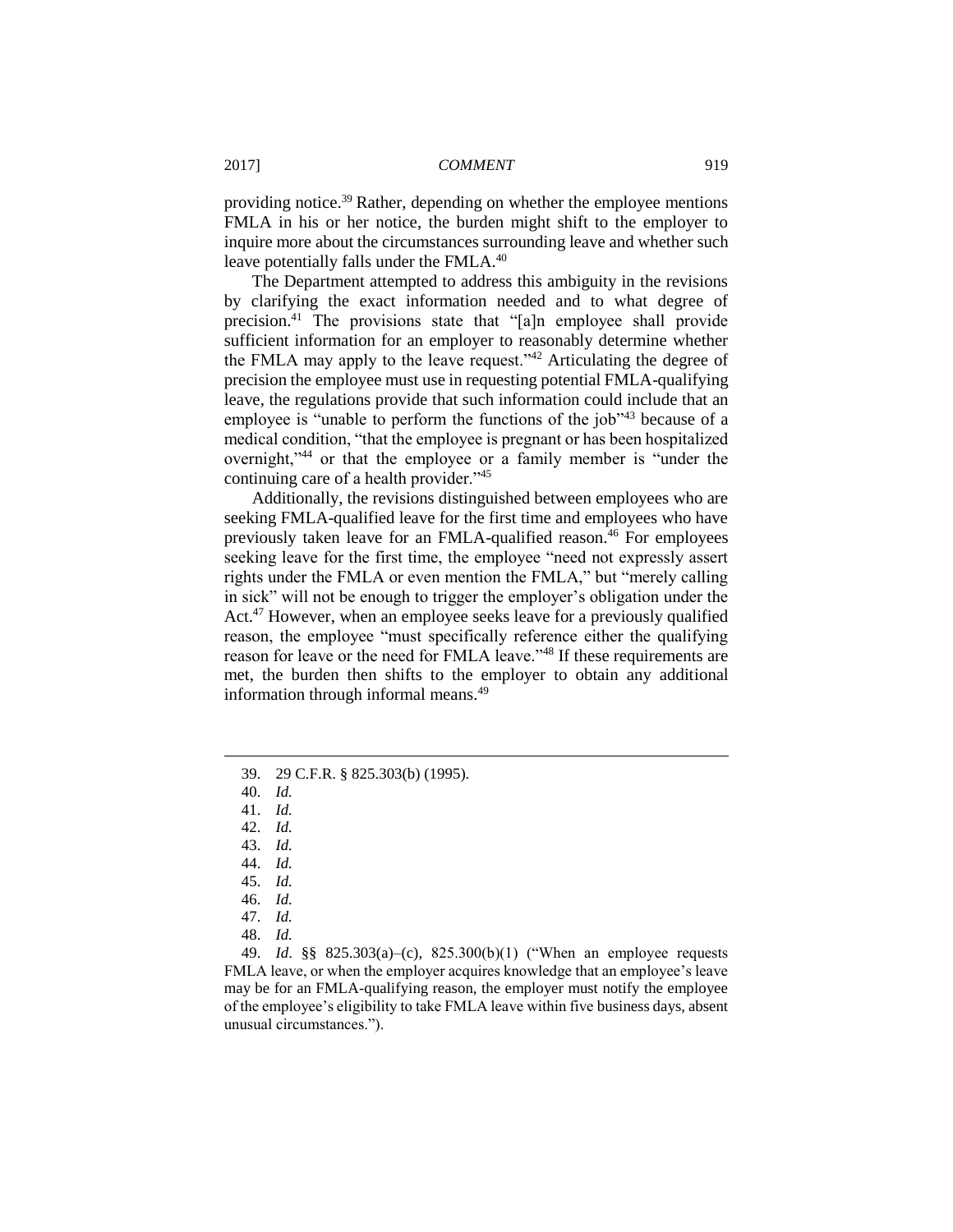#### *3. Form*

In addition to timing and content, employers were also concerned with form—the last element of notice—because the FMLA was unclear as to how it affected the employers' abilities to enforce their internal notice policies.<sup>50</sup> The provisions require an employee to "comply with the employer's usual and customary notice and procedural requirements for requesting leave, absent unusual circumstances."<sup>51</sup> Under the regulations, an employer's policy may require the employee to contact a specific individual or call a designated number.<sup>52</sup> Moreover, the regulations provide examples for when unusual circumstances might exist, which justify an employee's noncompliance with the employer's policy.<sup>53</sup> In the context of unforeseeable leave, unusual circumstances would exist if the employee required emergency medical treatment and could not use a phone or did not have access to a phone.<sup>54</sup> Currently, the form provisions allow an employee's spokesperson to give notice if the employee is unable to do so personally.<sup>55</sup> Absent unusual circumstances, the employer may delay or deny FMLA leave when an employee fails to comply with the employer's usual notice and procedural requirements.<sup>56</sup>

# *B. Remedies Available to Employees for Wrongful Denial of Leave or Adverse Action*

The FMLA provides employees with two different causes of action when an employer wrongfully denies leave or discriminates against the employee for taking federally protected leave.<sup>57</sup> Section 2612 of the Act grants covered employees substantive rights to take protected leave<sup>58</sup> and requires employers to have internal leave policies.<sup>59</sup> Additionally, section 2615 bars employers from penalizing employees and other individuals for

<sup>50.</sup> Family and Medical Leave Act Regulations: A Report on the Department of Labor's Request for Information, 72 Fed. Reg. 35,550, 35,571 (proposed June 28, 2007) (codified at 79 C.F.R. § 825 (2016)).

<sup>51.</sup> 29 C.F.R. § 825.303(c).

<sup>52.</sup> *Id.*

<sup>53.</sup> *Id.*

<sup>54.</sup> *Id.*

<sup>55.</sup> *Id.*

<sup>56.</sup> *Id*. § 825.304.

<sup>57.</sup> Norton v. LTCH, 620 F. App'x 408, 409 (6th Cir. 2015).

<sup>58.</sup> 29 U.S.C. §2615 (2012).

<sup>59.</sup> *Id*. § 2612(a)(1).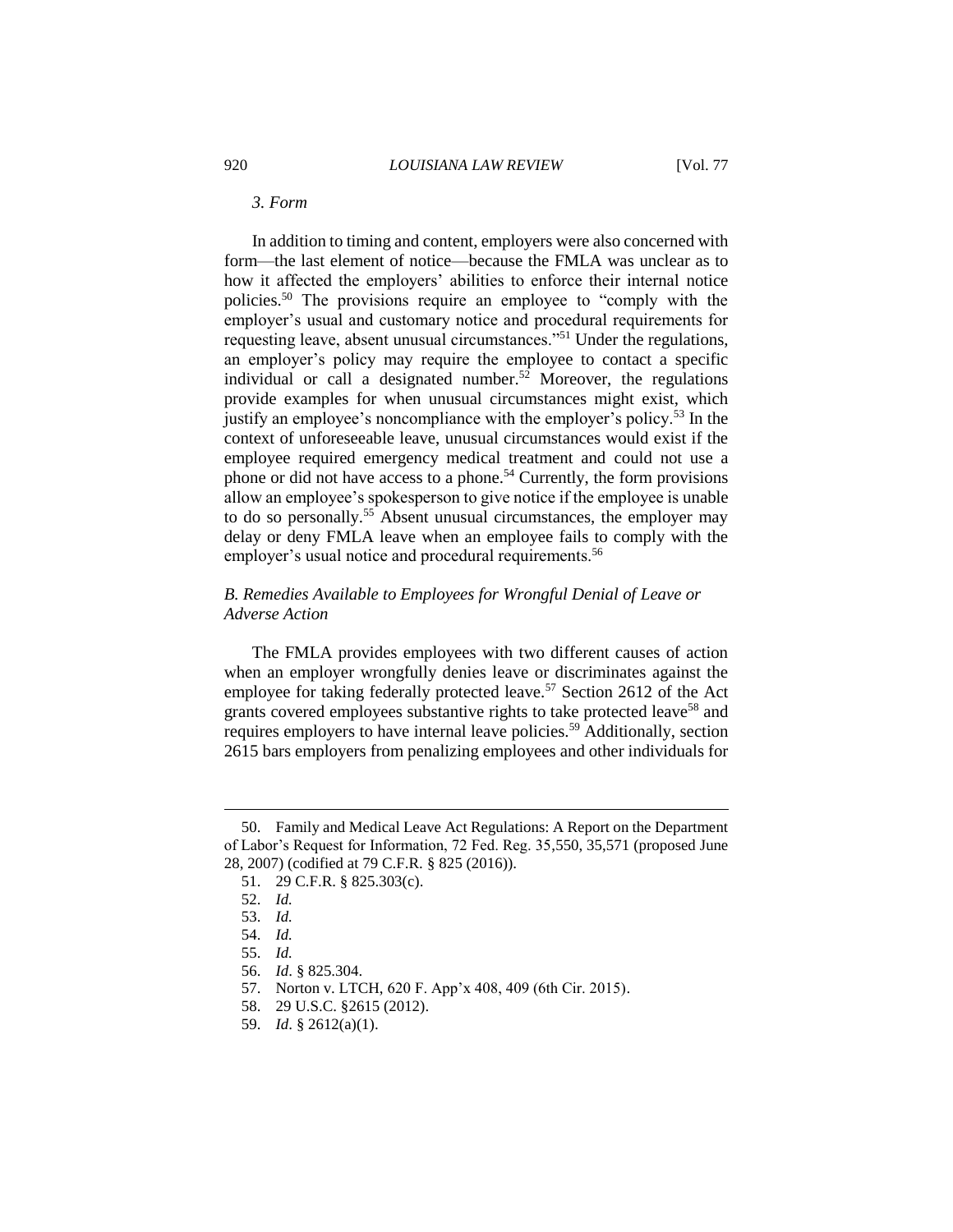exercising their rights under the Act.<sup>60</sup> These provisions create two types of claims available to employees when employers violate section 2612 or 2615.<sup>61</sup> The first is an "interference claim," in which an employee asserts that his or her employer denied or otherwise interfered with his or her substantive rights under the FMLA. $^{62}$  The second is a "retaliation claim," in which an employee asserts that his employer retaliated against him because he engaged in activity protected by the FMLA.<sup>63</sup>

The employee carries the burden of proof for each cause of action. To make a prima facie showing of interference, employees must show the following: first, that they were entitled to FMLA leave; second, that some adverse action by the employer interfered with their right to take FMLA leave; and third, that the employer's action was related to the exercise or attempted exercise of the employees' FMLA rights.<sup>64</sup> To prevail in a retaliation claim under the FMLA, plaintiffs must prove the following: first, that they invoked their right to FMLA-qualifying leave; second, that they suffered an adverse employment decision; and third, that the adverse action was causally related to their invocation of rights.<sup>65</sup>

In cases of unforeseeable leave, employees frequently bring retaliation claims against their employer<sup>66</sup> rather than interference claims because these cases involve employees who did in fact take the leave, but were terminated during the leave or upon returning to work. $67$  Because retaliation claims require an employer to have acted with a discriminatory intent, employers often argue that the termination was not retaliation for the employee taking FMLA leave.<sup>68</sup> Rather, the employers argue that termination was a result of the employee providing insufficient notice of

<sup>60.</sup> Campbell v. Gambro Healthcare, Inc., 447 F. Supp. 2d 1205, 1217 (D. Kan. 2006).

<sup>61.</sup> *Id.*

<sup>62.</sup> *Id.*

<sup>63.</sup> *Id.*

<sup>64.</sup> *Id.*

<sup>65.</sup> Lichtenstein v. Univ. of Pittsburg Med. Ctr., 691 F.3d 294, 301–02 (3d Cir. 2012).

<sup>66.</sup> Although employees often try to bring both interference and retaliation claims, thus blending the two together, courts consistently separate them and find that retaliation claims are more appropriate under the facts that generally arise in terminations following unforeseeable leave requests. *See Campbell*, 447 F. Supp. 2d at 1220 ("In this circumstance, plaintiff's claims are more properly analyzed as a single retaliation claim–not as separate interference and retaliation claims.").

<sup>67.</sup> *See Campbell*, 447 F. Supp. 2d at 1220.

<sup>68.</sup> *See, e.g.*, Hudson v. Tyson Fresh Meats, Inc., 787 F.3d 861, 866 (8th Cir. 2015).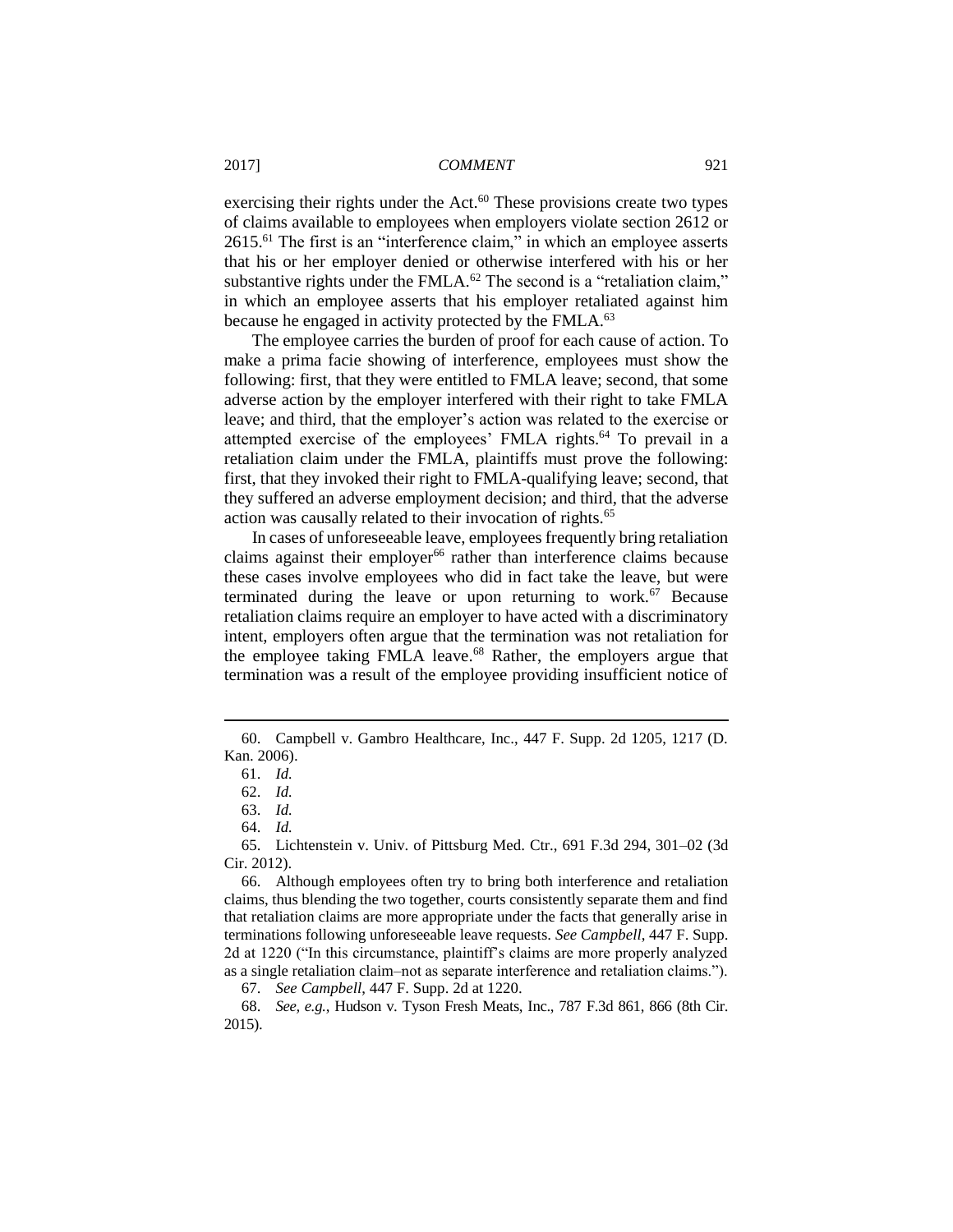the need for leave.<sup>69</sup> The post-2009 provisions specifically provide that an employer can "take appropriate action under its internal rules and procedures for failure to follow its usual and customary notification rules, absent unusual circumstances, as long as the actions are taken in a manner that does not discriminate against employees taking FMLA leave."<sup>70</sup> Employers argue that they had no knowledge of the employee's FMLA leave because the employee reported it to the wrong person or left a message on the answering machine instead of speaking with the employer directly, and therefore the employee was terminated for failing to comply with the employer's internal notice procedures. $71$ 

Retaliation claims are important because these claims implicate the notice provisions of the FMLA and the employers' call-in policies.<sup>72</sup> In these cases, courts consider whether the employee provided sufficient notice under the FMLA and under the employer's internal procedures.<sup>73</sup> Because the federal circuits have not issued bright-line rules for what constitutes "sufficient notice" or "unusual circumstances," both employees and employers are left uncertain as to when FMLA leave is justified.<sup>74</sup>

# II. COURTS STRUGGLE TO INTERPRET AMBIGUOUS NOTICE REQUIREMENTS FOR UNFORESEEABLE LEAVE

In cases of foreseeable leave, sufficiency of notice is a much less troublesome issue because an employee can give his or her initial notice in advance, which gives the employer additional time to decide if the leave is FMLA-qualified and the employee time to correct any deficiencies.<sup>75</sup> Under the unforeseeable leave scenarios, determining what constitutes sufficient timing, content, and form of an employee's notice is much more difficult because the provisions governing unforeseeable leave are ambiguous and fail to make necessary distinctions between emergency and non-emergency situations.<sup>76</sup>

Notice is timely if it is given "as soon as practicable under the facts and circumstances of the particular case," but the law provides no clear guidance on when the giving of notice becomes "practicable" and the

<sup>69.</sup> *Id.*

<sup>70.</sup> 29 C.F.R. § 825.304(e) (2016).

<sup>71.</sup> *See, e.g*., *Hudson*, 787 F.3d at 866.

<sup>72.</sup> *See id.*

<sup>73.</sup> *See id.*

<sup>74.</sup> *See* Nelson, *supra* note 3, at 613.

<sup>75.</sup> 29 C.F.R. § 825.302.

<sup>76.</sup> *Id.* § 825.303(a).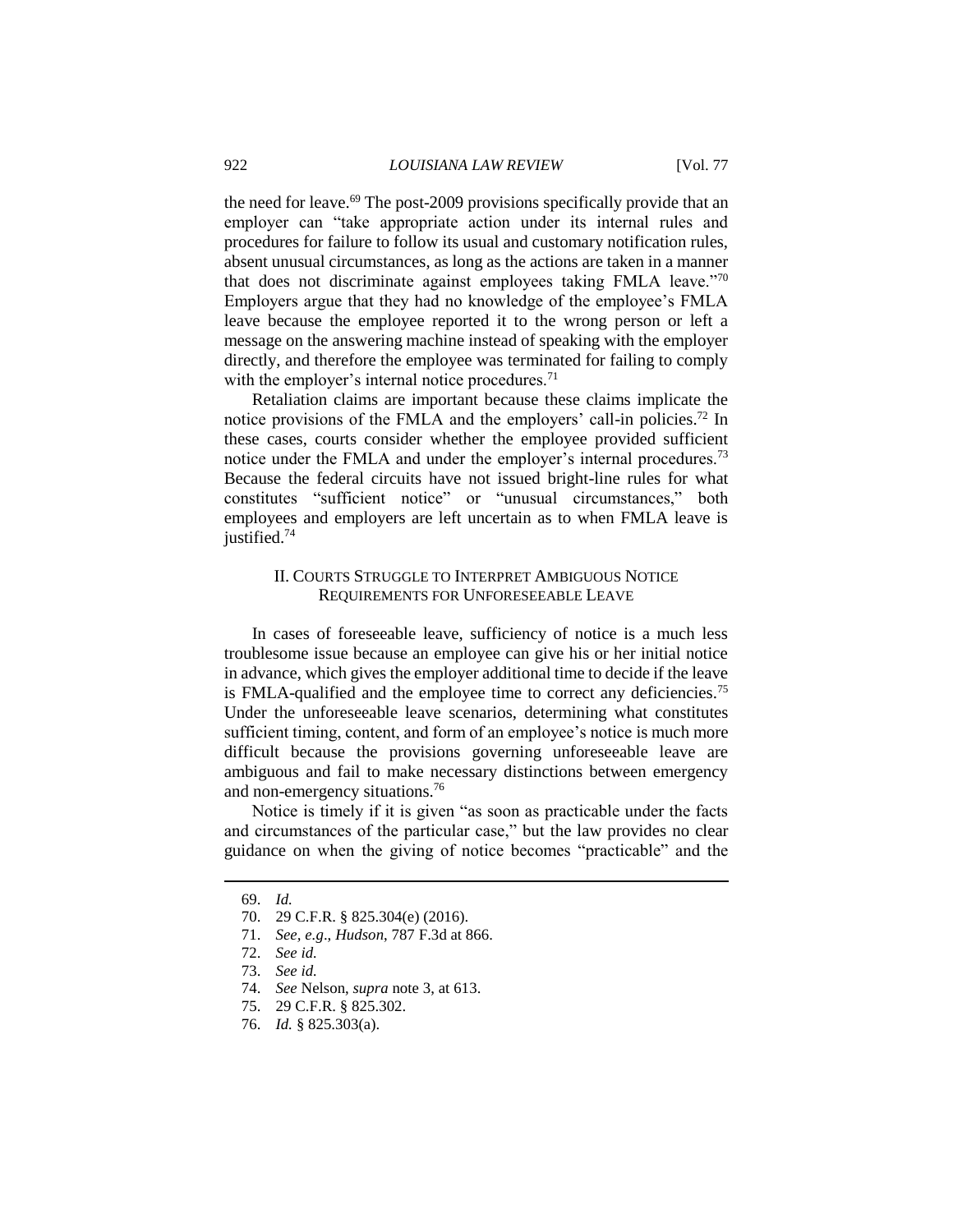regulations do not distinguish between emergency and non-emergency situations.<sup>77</sup> The employee must give enough information to put the employer on notice that he or she is taking leave that may qualify as FMLA leave; however, depending on the circumstances, what constitutes sufficient information in one case may not be sufficient in another.<sup>78</sup> Last, the employee must provide notice in the form proscribed by the employer's "usual and customary . . . procedural requirements for requesting leave, absent unusual circumstances," but there is no definitive criteria to determine if an unusual circumstance exists that would justify noncompliance.<sup>79</sup> The federal circuits differ in their conclusions of whether an employee's notice was sufficient in time, content, and form despite the factual similarities between cases.<sup>80</sup> This is problematic because employers and employees are uncertain whether an employee's notice is timely, provides enough information, and was given in the proper form to invoke the protection of the Act.<sup>81</sup>

#### *A. Sufficient Timing Under the FMLA*

For unforeseeable leave, the regulations state that an employee must give notice "as soon as practicable."<sup>82</sup> Moreover, the regulations note that it generally should be practicable to comply with the employer's timing requirements applicable to such leave.<sup>83</sup> However, this requirement is circular because most employer policies mimic the language provided in the regulations by saying an employee should give notice "as soon as possible" in cases of unforeseeable leave.<sup>84</sup>

Notice "as soon as practicable" will differ depending on the facts of each case because unforeseeable leave encompasses a wide variety of

 $\overline{a}$ 

81. Family and Medical Leave Act Regulations: A Report on the Department of Labor's Request for Information, 72 Fed. Reg. 35,550, 35,584 (proposed June 28, 2007) (codified at 79 C.F.R. § 825).

82. 29 C.F.R. § 825.303(a).

83*. Id*.

84. *See* Millea v. Metro-North R.R. Co., 658 F.3d 154, 160 (2d Cir. 2011) ("Metro-North's internal leave policy provides, in relevant part, '[i]f the need for FMLA leave is not foreseeable, employees must give notice to their supervisor as soon as possible.'"); *see also* Srouder v. Dana Light Axle Mfg., LLC, 725 F.3d 608, 612 (6th Cir. 2013) ("If the leave was not foreseeable, the policy required 'as much notice as possible.'").

<sup>77.</sup> *Id.* 

<sup>78</sup>*. Id.* § 825.304(b).

<sup>79.</sup> *Id.* § 825.304(c).

<sup>80.</sup> *Compare* Lichtenstein v. Univ. of Pittsburg Med. Ctr., 691 F.3d 294 (3d Cir. 2012), *with* Lanier v. Univ. of Tex. Sw. Med. Ctr., 527 F. App'x. 312 (5th Cir. 2013); *see supra* Part II.B.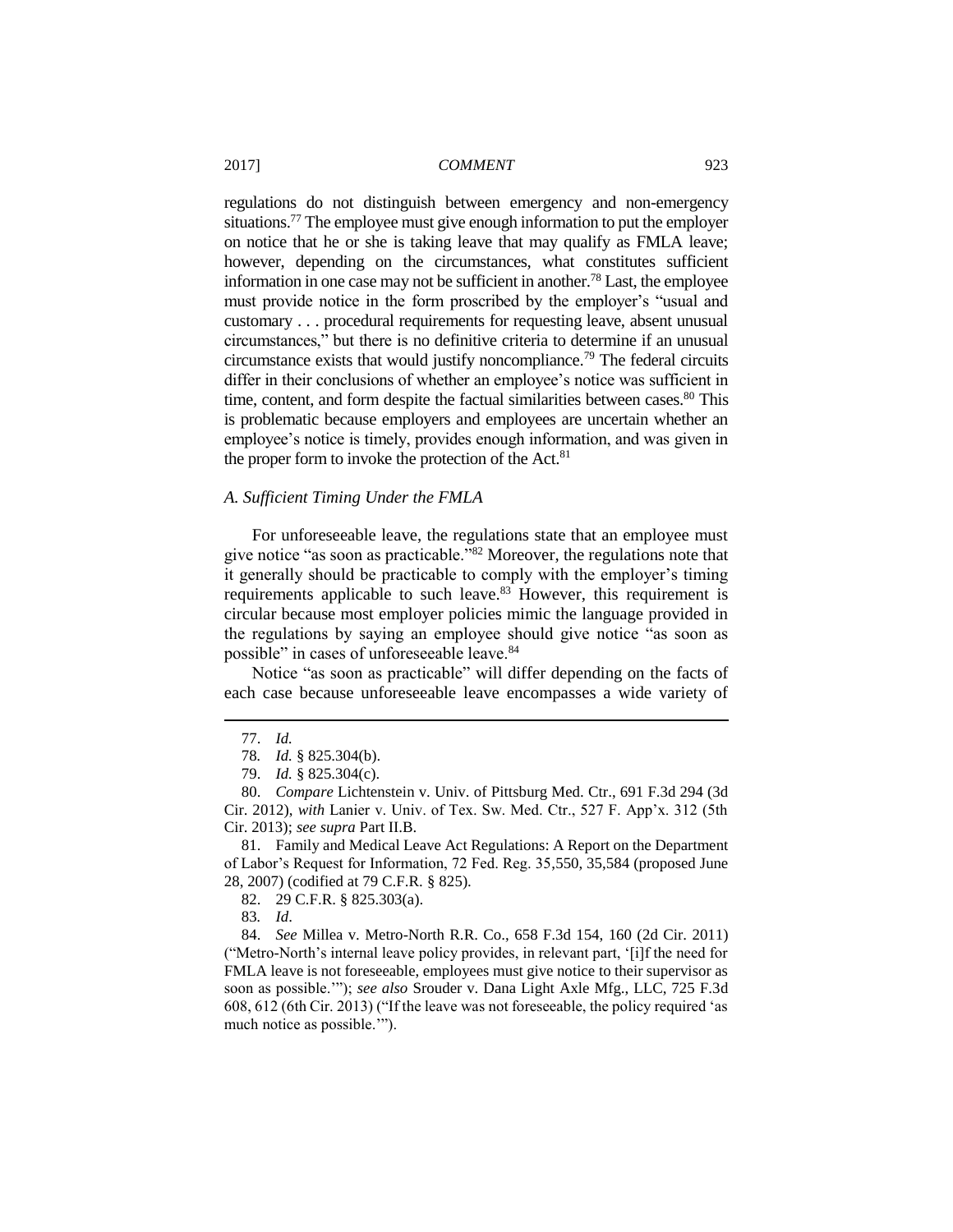circumstances.<sup>85</sup> For example, an employee who has been diagnosed with recurring migraines could likely still give the employer notice of the need for leave despite having a migraine, whereas it may not be practicable to require an employee who has been rushed to the emergency room for a seizure to call the employer before the start of the shift. Litigation continues to center around the issue of whether notice was given "as soon as practicable."<sup>86</sup>

In *Lichtenstein v. University of Pittsburgh Medical Center*, a discharged employee brought a retaliation claim against her former employer alleging that she was terminated in violation of the FMLA when she took leave to care for her seriously ill mother.<sup>87</sup> To justify her termination, the employer cited chronic tardiness and absenteeism in violation of its internal policies, as well as failure to give advance notice of leave.<sup>88</sup> The employee's scheduled shift was to begin at 3:00 p.m.<sup>89</sup> Early that morning her mother was rushed to the hospital after collapsing from unexpected and excruciating leg pain.<sup>90</sup> The employee called her supervisor before noon to say she could not make her shift.<sup>91</sup> The district court granted summary judgment in the employer's favor and the employee appealed.<sup>92</sup> The U.S. Court of Appeals for the Third Circuit found that the failure to follow employer policies was "belied by the unforeseeable nature of the emergency" and the employer's previous admissions that she had followed proper procedure by calling her supervisor soon after arriving at the emergency room. $93$  Therefore, the court found in favor of the employee and held that the facts presented were sufficient to establish a genuine dispute about whether the employee notified the employer as soon as practicable.<sup>94</sup> The court in *Lichtenstein* emphasized that a reasonable jury could have found that notice was given "as soon as [was] practicable."<sup>95</sup>

In contrast, the court in *Norton v. LTCH* was not willing to excuse an employee's failure to notify her employer, despite the unforeseeable

<sup>85.</sup> 29 C.F.R. §825.303(a).

<sup>86.</sup> *See* Ashley Hawley, *Taking a Step Forward or Backward? The 2009 Revisions to the FMLA Regulations*, 25 WIS.J.L. GENDER &SOC'Y 137, 153 (2010).

<sup>87.</sup> Lichtenstein v. Univ. of Pittsburg Med. Ctr., 691 F.3d 294 (3d Cir. 2012).

<sup>88.</sup> *Id.* at 309.

<sup>89.</sup> *Id.* at 298.

<sup>90.</sup> *Id*.

<sup>91</sup>*. Id.*

<sup>92.</sup> *Id*. at 296.

<sup>93.</sup> *Id*. at 304 n.15.

<sup>94.</sup> *Id.* at 304.

<sup>95.</sup> *Id*.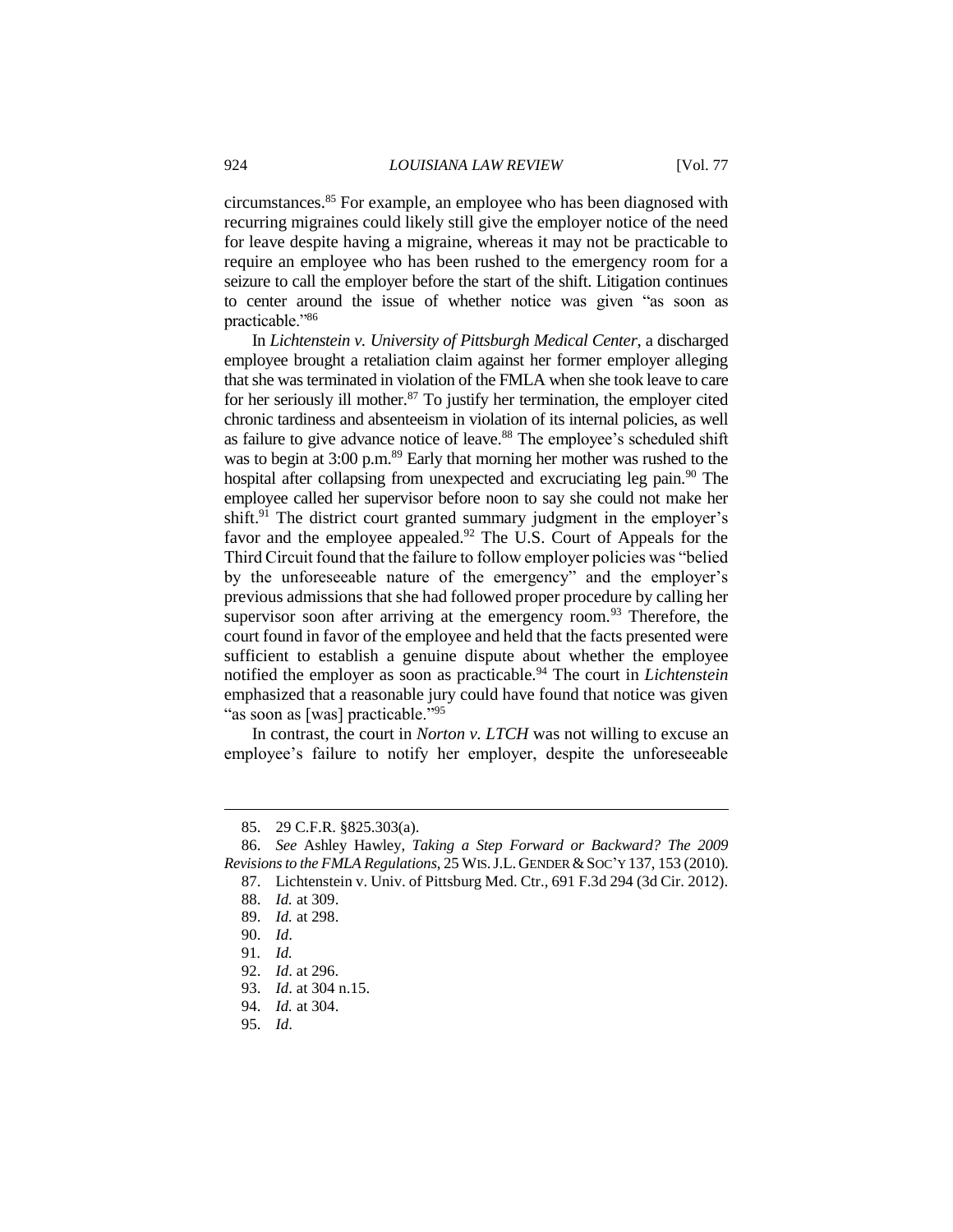nature of the emergency.<sup>96</sup> Kathleen Norton was terminated for a late arrival to her shift following excessive absenteeism, and she brought interference and retaliation claims against her former employer.<sup>97</sup> Norton worked at McLaren Bay Specialty Care ("MBSC") as a registered nurse for approximately 17 years.<sup>98</sup> MBSC approved Norton's intermittent FMLA leave due to vestibular migraines a month before her termination.<sup>99</sup> MBSC's policy required employees who needed to take intermittent leave to "call the Family Leave Call Center at least two hours before their scheduled shift<sup>[]</sup>."<sup>100</sup> After Norton was informed that she was eligible for intermittent leave, she arrived two minutes late for her shift and failed to give advance notice as the policy required.<sup>101</sup> Norton claimed the twominute delay was "unavoidable," stating that she suffered symptoms unexpectedly while driving to work and had to pull her car over for safety, which caused her delay.<sup>102</sup> The court found this argument unconvincing because not only did she fail to give advance notice, but Norton never discussed her tardiness with anyone before her termination, which occurred four days after she arrived late to her shift.<sup>103</sup> The court granted MBSC's motion for summary judgment on both claims because Norton knew she needed to alert MBSC every time her qualified condition prevented her from working a shift or arriving on time and she failed to do so.<sup>104</sup>

Not only did Norton fail to provide timely notice, but the court also found that Norton failed to fulfill the FMLA requirements for the content of notice.<sup>105</sup> Because Norton had been previously qualified for intermittent FMLA leave, she had a duty to specifically alert MBSC each time her leave was related to the vestibular migraines.<sup>106</sup> Although the timing of an

<sup>96.</sup> Norton v. LTCH, 620 F. App'x. 408 (6th Cir. 2015).

<sup>97.</sup> *Id.*

<sup>98.</sup> *Id.*

<sup>99.</sup> *Id.* This condition includes "symptoms such as extreme dizziness, vertigo, nausea, vomiting, headaches, and sensitivity to light." *Id.*

<sup>100.</sup> *Id.* at 409. Because Norton failed to notify MBSC at any point before bringing her claims against them, the court did not consider her argument that MBSC's two-hour notice requirement itself violates the FMLA. The court noted that it would need to reach that argument only if Norton failed to comply with her employer's two-hour deadline, but notified the employer "as soon as practicable." *Id.* at 411 n.1.

<sup>101.</sup> *Id.*

<sup>102.</sup> *Id.*

<sup>103.</sup> *Id.* at 411. 104. *Id.* at 413.

<sup>105.</sup> *Id.* at 411.

<sup>106.</sup> *Id.*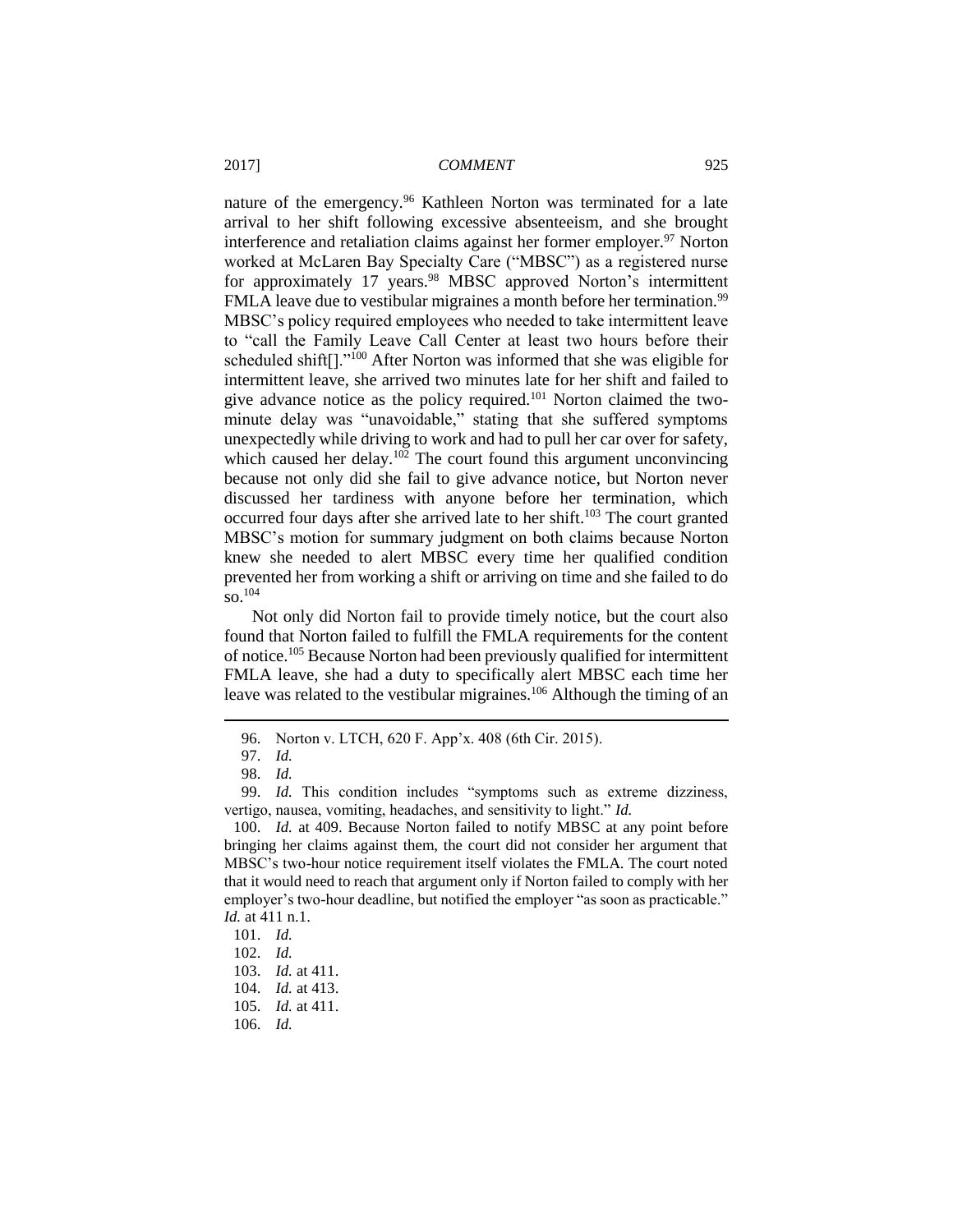employee's notice is a separate consideration from the content of an employee's notice, the two are closely related in cases of unforeseeable leave.<sup>107</sup> If leave is unforeseeable because of a medical emergency, such as in *Lichtenstein*, the timing and content requirements of notice have a greater degree of flexibility.<sup>108</sup> However, where the unforeseeable leave is for a previously FMLA-qualified reason, such as in *Norton*, employees are held to a higher standard for the notice to be timely and sufficient in content because they are already familiar with their obligations under the FMLA and can likely fulfill them.<sup>109</sup>

#### *B. Sufficient Content Under the FMLA*

Another significant implication of the revisions is that employees must precisely state certain information when requesting FMLA leave, and the standard is different for employees requesting leave for the first time and employees who have previously taken FMLA leave.<sup>110</sup> For employees seeking leave for the first time, merely "calling in 'sick'" is not enough, but the employee does not need to "expressly assert rights under the FMLA or even mention the FMLA."<sup>111</sup> Such information could include that the employee is "unable to perform the functions of the job" because of a medical condition, that the employee's family member is "under the continuing care of a health care provider," or that the employee is pregnant or has been hospitalized overnight.<sup>112</sup> For employees who have previously taken FMLA leave, they must specifically reference the previously qualified condition or the need for FMLA leave.<sup>113</sup> However, the revisions provided little clarity to the sufficiency of information requirement, which is the most contested issue addressed by the federal courts.<sup>114</sup>

In *Lichtenstein v. University of Pittsburgh Medical Center*,<sup>115</sup> the employee conveyed the following facts to her employer when calling in: "(1) she was 'currently in the *emergency room*,' (2) her 'mother had been brought into the hospital via *ambulance*,' and (3) she 'would be *unable* to

<sup>107.</sup> *See* Hawley, *supra* note 86, at 150.

<sup>108.</sup> Lichtenstein v. Univ. of Pittsburg Med. Ctr., 691 F.3d 294, 304 n.15 (3d Cir. 2012).

<sup>109.</sup> *Norton*, 620 F. App'x. at 411.

<sup>110.</sup> 29 C.F.R. § 825.303(b) (2016).

<sup>111.</sup> *Id.*

<sup>112</sup>*. Id.* §§ 825.302(c), 825.303(b).

<sup>113.</sup> *Id*. § 825.303(b).

<sup>114.</sup> *See* Lichtenstein v. Univ. of Pittsburg Med. Ctr., 691 F.3d 294 (3d Cir. 2012); *see also* Lanier v. Univ. of Tex. Sw. Med. Ctr., 527 F. App'x. 312 (5th Cir. 2013).

<sup>115.</sup> *See* discussion *supra* Part II.A.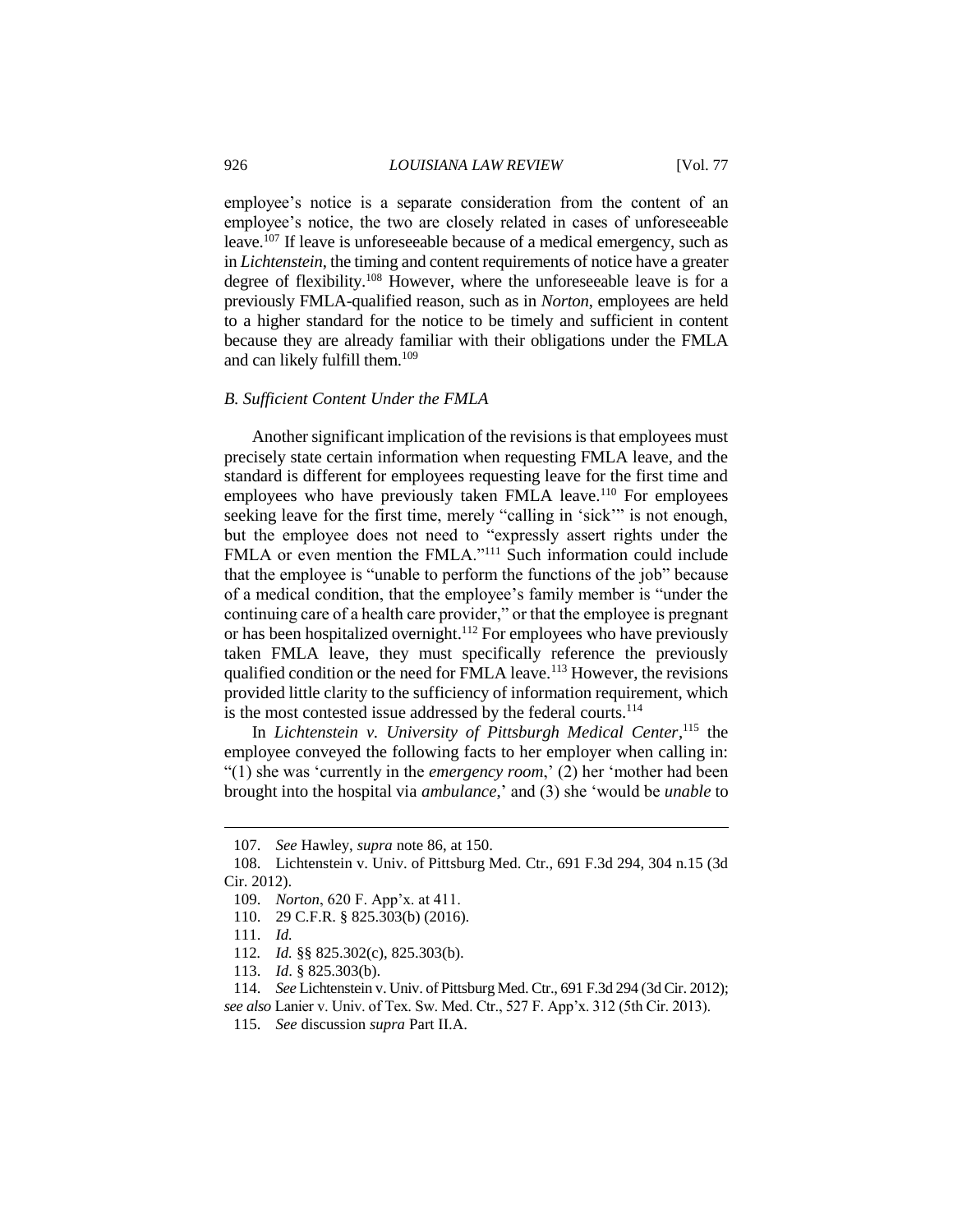work that day.'"<sup>116</sup> The district court concluded that the employee did not give enough information to her supervisor to place the employer on notice of FMLA leave.<sup>117</sup> In its reasoning, the court stated the fact that a family member has been taken to the emergency room does not necessarily mean the situation is serious enough to warrant coverage under the FMLA.<sup>118</sup> The court noted that although an emergency room visit may be serious, it may not require ongoing treatment.<sup>119</sup>

The Third Circuit reversed this decision, stating that the district court's analysis was incorrect.<sup>120</sup> The question is not whether the given information eliminates non-FMLA situations, but "whether the information allows an employer to '*reasonably* determine whether the FMLA *may* apply.'"<sup>121</sup> A dissenting opinion argued that the majority's reasoning dictates that the employer must assume the FMLA may apply any time an employee calls in saying he or she needs to go to the hospital.<sup>122</sup> The majority denied that their holding facilitated this result because Lichtenstein gave more than a generic reference to a hospital.<sup>123</sup> Instead, she specifically told her employer that her mother had been "taken to the emergency room in an ambulance."<sup>124</sup> The majority reasoned that being rushed to the hospital in an ambulance is more severe, and more likely to be covered by the FMLA, than employees who check themselves into the emergency room.<sup>125</sup> Thus, the majority concluded that this case is not one in which a vague reference to a hospital makes a serious health condition "merely conceivable but not sufficiently likely to warrant shifting the burden of inquiry onto the employer."<sup>126</sup> Although the Third Circuit held the provided information was sufficient to invoke the employee's right to FMLA leave, its decision is sharply contrasted with a nearly identical Fifth Circuit case, *Lanier v. University of Texas Southwestern Medical Center*. 127

 $\overline{a}$ 

125. *Id*.

<sup>116.</sup> *Lichtenstein*, 691 F.3d at 304 (emphasis added).

<sup>117.</sup> *Id.*

<sup>118.</sup> *Id.*

<sup>119.</sup> *Id.*

<sup>120.</sup> *Id.*

<sup>121.</sup> *Id.* (quoting 29 C.F.R. § 825.303(b) (2012)).

<sup>122.</sup> *Id.* at 305 n.16.

<sup>123.</sup> *Id.*

<sup>124.</sup> *Id.*

<sup>126.</sup> *Id.* (citing Gregory Luke Larkin et al., *National Study of Ambulance Transports to United States Emergency Departments: Importance of Mental Health Problems*, 21 PREHOSPITAL & DISASTER MED. 82, 85 tbl.1 (2006)).

<sup>127.</sup> Lanier v. Univ. of Tex. Sw. Med. Ctr., 527 Fed. Appx. 312 (5th Cir. 2013).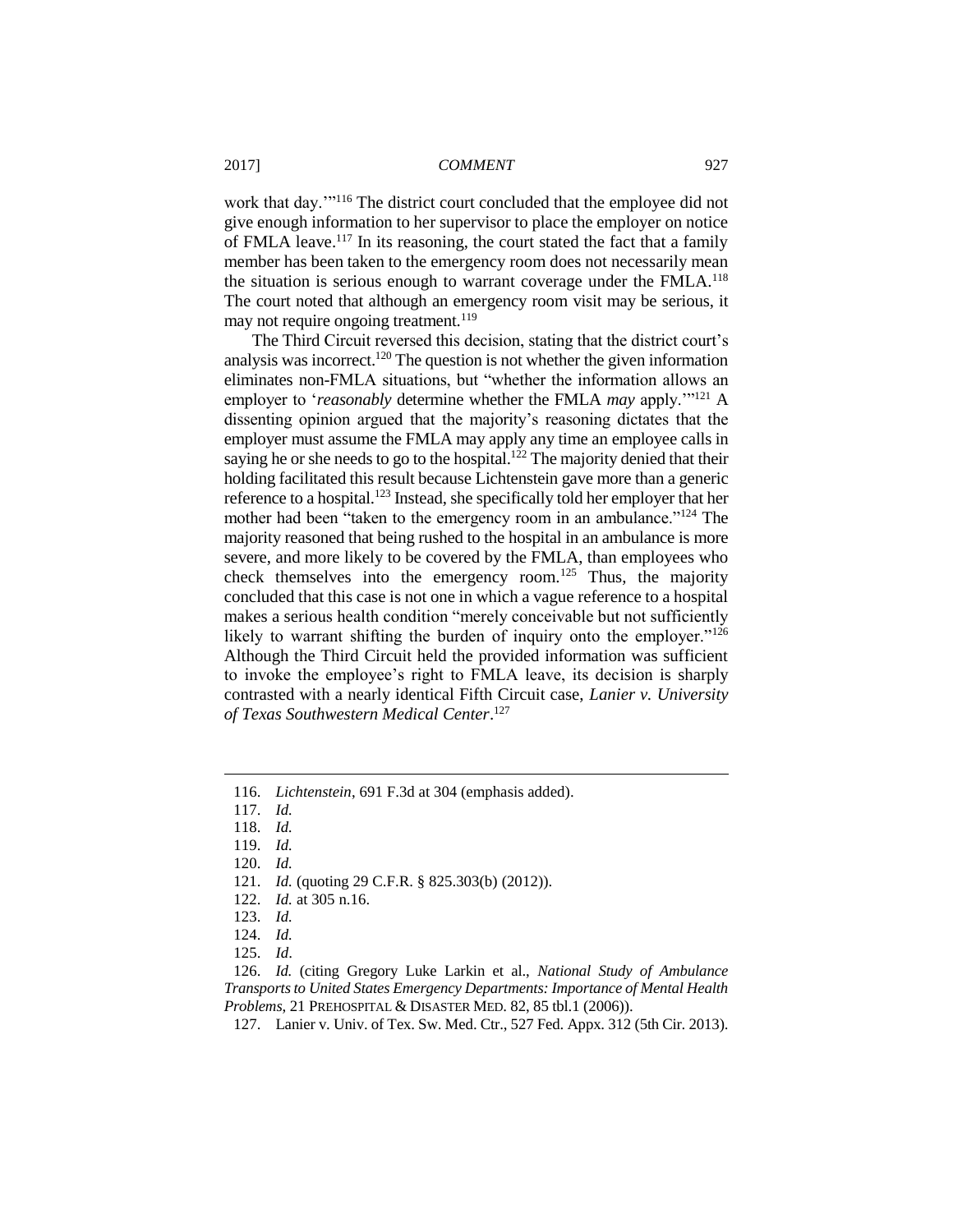#### 928 *LOUISIANA LAW REVIEW* [Vol. 77

In *Lanier*, the Fifth Circuit rejected a discharged employee's interference and retaliation claims, holding that the employee's text message to her supervisor, stating that her father was in the emergency room and that she was not able to make her on-call shift, was insufficient to place the supervisor on notice that the employee was requesting medical leave to care for her father.<sup>128</sup> The plaintiff argued that her employer had the duty to further inquire because her supervisor knew her father was over 90 years of age, in poor health, and having breathing problems.<sup>129</sup> The court found that it would be unreasonable to expect the employer to know that the employee meant to request FMLA leave based on these facts.<sup>130</sup> Although the ultimate issue in *Lanier* was the content of the notice and not the form in which it was provided, the fact that the employee gave notice via text message likely contributed to the deficiency in information.<sup>131</sup> Text messaging and other similar forms of communication generally encourage abbreviated and informal communications.<sup>132</sup> Ultimately, the form in which the notice was provided can have an effect on the amount of content the employee provides.<sup>133</sup>

## *C. Sufficient Form Under the FMLA and the Internal Procedures of Employers*

The last requirement for determining the sufficiency of notice is whether the form of the notice was appropriate, which is examined in reference to the employer's internal call-in policy.<sup>134</sup> The current unforeseeable leave provisions now provide that the employee's form of notice "must comply with the employer's usual and customary notice and procedural requirements for requesting leave, absent unusual circumstances."<sup>135</sup> The regulations also explicitly state that such policies may require employees "to call a designated number or a specific individual to request leave.<sup>"136</sup> The regulations provide that the employer can take action under its internal rules and procedures for employee noncompliance, absent unusual circumstances, as long as the actions do not discriminate against employees taking FMLA leave.<sup>137</sup>

- 135. 29 C.F.R. § 825.303(c) (2016).
- 136. *Id.*
- 137. *Id.* § 825.304.

<sup>128.</sup> *Id.* at 316–17.

<sup>129.</sup> *Id.* at 317.

<sup>130.</sup> *Id.*

<sup>131.</sup> Yip, *supra* note 2.

<sup>132.</sup> *Id.*

<sup>133.</sup> *Id.*

<sup>134.</sup> Lichtenstein v. Univ. of Pittsburg Med. Ctr., 691 F.3d 294, 302 (3d Cir. 2012).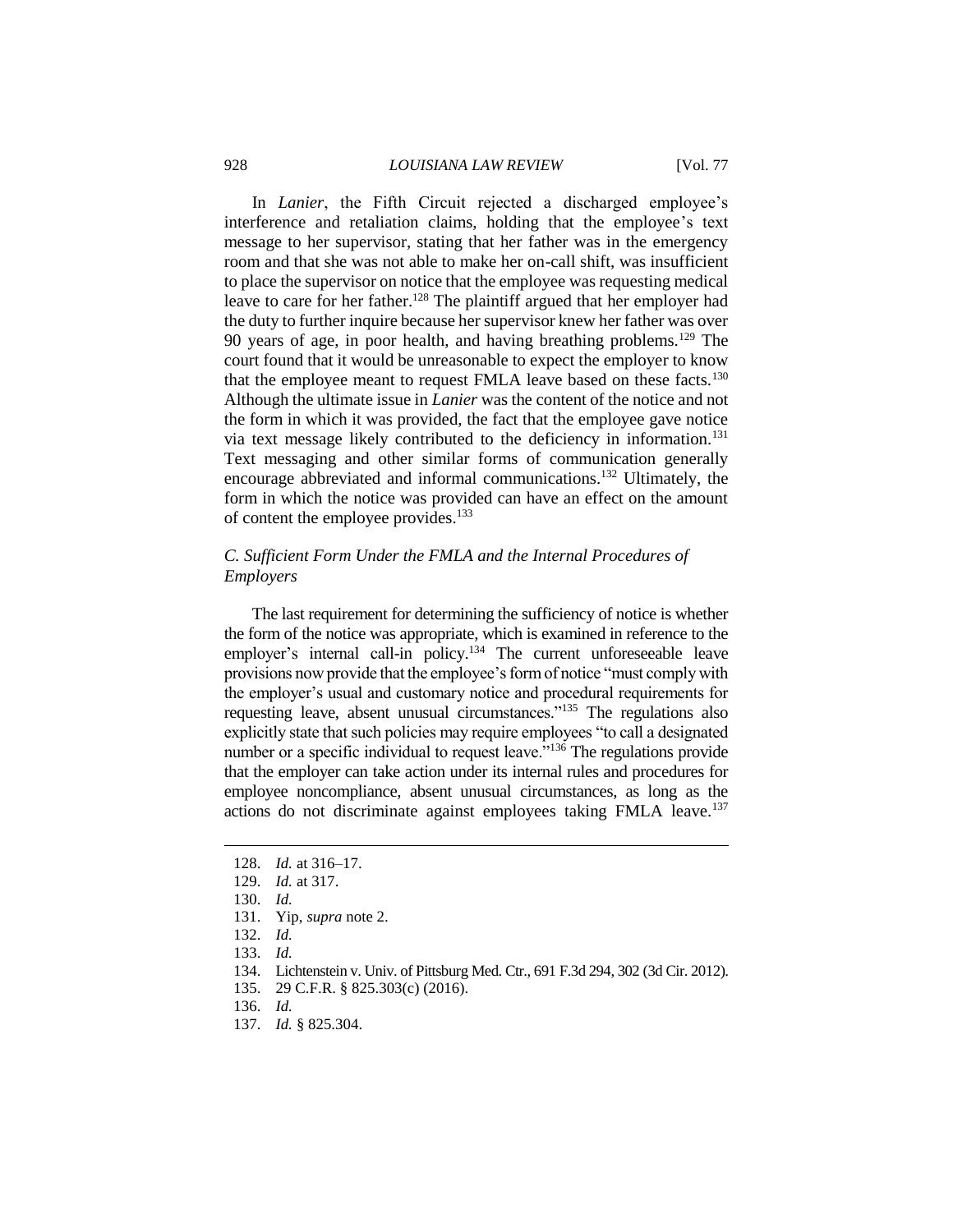Since the revisions, the enforcement of the employer's internal policies in retaliation cases has developed in two factual circumstances: first, where the employee gives notice in the wrong form and the employer lacks actual knowledge of the notice;<sup>138</sup> and second, where the employee gives notice in the wrong form, but the employer has actual knowledge of the notice.<sup>139</sup> The court must then decide if the employer's termination was justified or taken in a discriminatory manner.<sup>140</sup>

However, even if the court finds that the employer's termination was legitimate, the employee may still be excused for noncompliance if there are unusual circumstances.<sup>141</sup> Even in cases with almost identical fact patterns, courts reach different results in deciding whether terminations are discriminatory and if there are unusual circumstances that excuse employees' noncompliance with employer policies.<sup>142</sup>

# *1. Wrong Form of Notice and Employer Lacks Actual Knowledge of Notice*

When an employee fails to give notice in accordance with the requirements of the employer's internal leave policy and is later terminated, whether the employer had actual knowledge of the notice is a significant consideration in retaliation and interference claims. *Cavin v. Honda of America Manufacturing, Inc.* was decided before the 2009 revisions to the notice requirements and is a case in which the Sixth Circuit reversed and remanded a district court's grant of summary judgment in favor of the employer on FMLA interference and retaliation claims.<sup>143</sup> Honda's leave policy required any employee requesting FMLA leave to contact its Leave Coordination Department, but for ordinary, non-FMLA absences, employees contacted security.<sup>144</sup> After injuring himself in a motorcycle accident, Cavin, a Honda employee, called security to request a leave of absence, indicating that the leave was potentially FMLA leave.<sup>145</sup> Honda

<sup>138.</sup> *See* Cavin v. Honda of Am. Mfg., Inc., 346 F.3d 713 (6th Cir. 2003); *see also* Srouder v. Dana Light Axle Mfg., LLC, 725 F.3d 608 (6th Cir. 2013).

<sup>139.</sup> *See* Millea v. Metro-North R.R. Co., 658 F.3d 154, 161 (2d Cir. 2011); *see also* Hudson v. Tyson Fresh Meats, Inc., 787 F.3d 861 (8th Cir. 2015).

<sup>140.</sup> Lichtenstein v. Univ. of Pittsburg Med. Ctr., 691 F.3d 294, 302 (3d Cir. 2012).

<sup>141.</sup> 29 C.F.R. § 825.303. *See, e.g.*, *Lichtenstein*, 691 F.3d at 302*.*

<sup>142.</sup> *See Srouder*, 725 F.3d at 612; *see also Millea*, 658 F.3d at 162.

<sup>143.</sup> *Cavin*, 346 F.3d 713.

<sup>144.</sup> *Id.* at 716.

<sup>145.</sup> *Id.* at 725 n.8.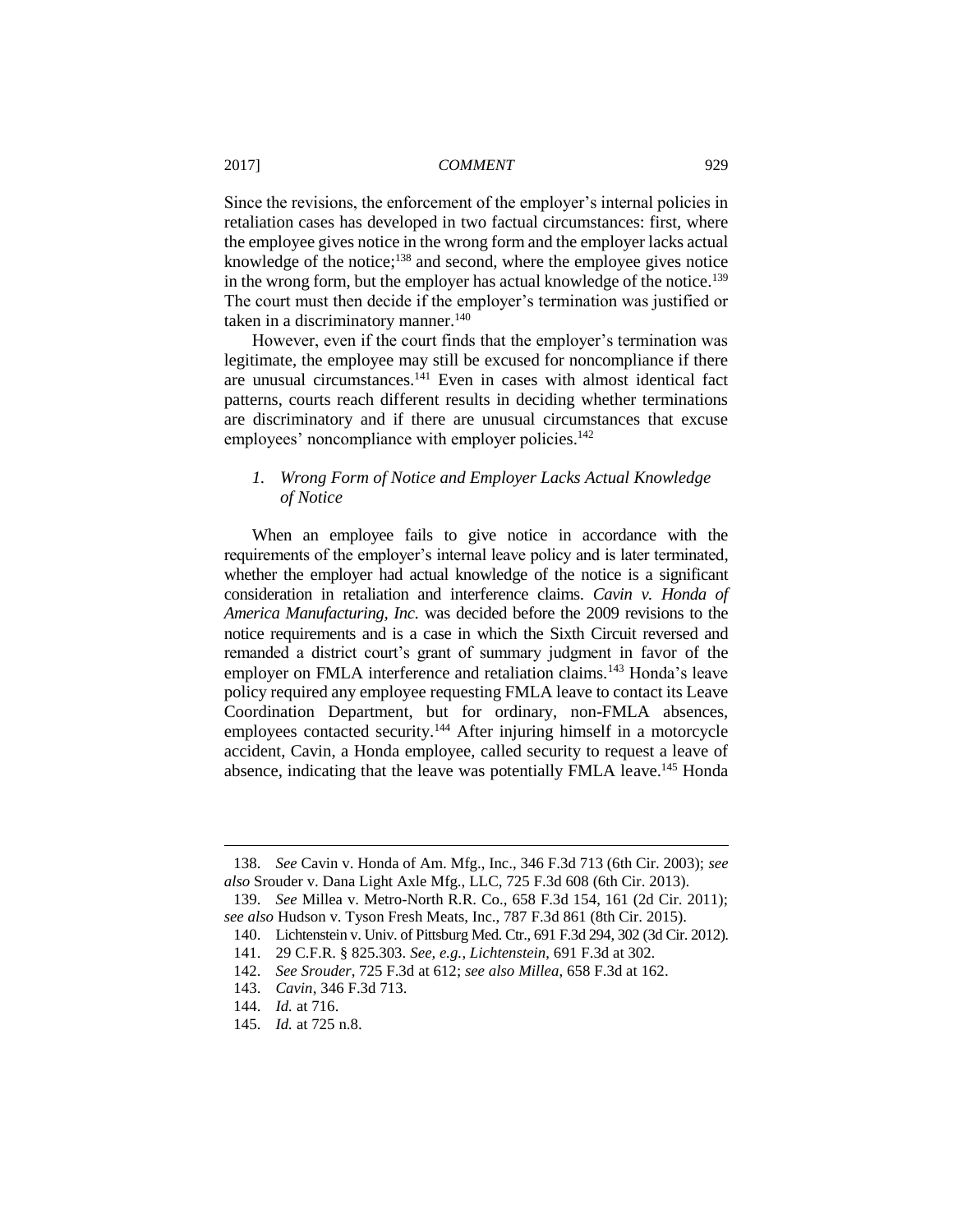argued Cavin's notice was insufficient because the notice that Cavin gave to security was never relayed to management.<sup>146</sup>

The Sixth Circuit recognized that "[t]he goals of the FMLA are more likely to be met when a large company coordinates FMLA leave through one department that is familiar with the FMLA and its accompanying rules and regulations."<sup>147</sup> However, it ultimately concluded that if notice to security is sufficient for non-FMLA call-ins, then it should also be sufficient for FMLA notice, and that emergency-type situations should be afforded more leniency.<sup>148</sup> The court stated the knowledge of Cavin's supervisor should be imputed to Honda's management.<sup>149</sup> Moreover, the court noted that Honda could have protected itself against inadequate notice by requiring communication between its security and Leave Coordination Departments to ensure that the management would have actual notice of an employee's leave request.<sup>150</sup> This ruling was overturned by the 2009 revisions because the unforeseeable leave regulations now explicitly provide that "an employer may require employees to call a designated number or a specific individual to request leave."<sup>151</sup> Following the revisions, *Srouder v. Dana Light Axle Manufacturing* was decided, and in that case the Sixth Circuit recognized that Cavin's holding could no longer be enforced.<sup>152</sup>

In *Srouder*, an employee brought an interference claim after he was terminated for numerous violations of the employer's attendance policy.<sup>153</sup> The policy required employees to call a specified "call-in line" for reporting absences.<sup>154</sup> The employee failed to call the specified line to report his absence and instead had a brief discussion with his supervisor about the need to have surgery.<sup>155</sup> The employee claimed that he provided his employer with adequate notice through the conversation with his supervisor and that he thought the supervisors directly received the messages from the call-in lines.<sup>156</sup> The court looked to the express

<sup>146.</sup> *Id.* at 716 n.1.

<sup>147.</sup> *Id.* at 726 (quoting Cavin v. Honda of Am. Mfg., Inc., No. C2-00-400, 2002 WL 484521, at \*14 (S.D. Ohio Feb. 22, 2002)).

<sup>148.</sup> *Id.*

<sup>149.</sup> *Id.* at 725 n.8.

<sup>150.</sup> *Id.* at 726 n.9.

<sup>151.</sup> 29 C.F.R. § 825.303(c) (2016).

<sup>152.</sup> Srouder v. Dana Light Axle Mfg., LLC, 725 F.3d 608, 614 (6th Cir. 2013).

<sup>153.</sup> *Id.* at 612.

<sup>154.</sup> *Id.*

<sup>155.</sup> *Id.*

<sup>156.</sup> *Id.* at 612–13.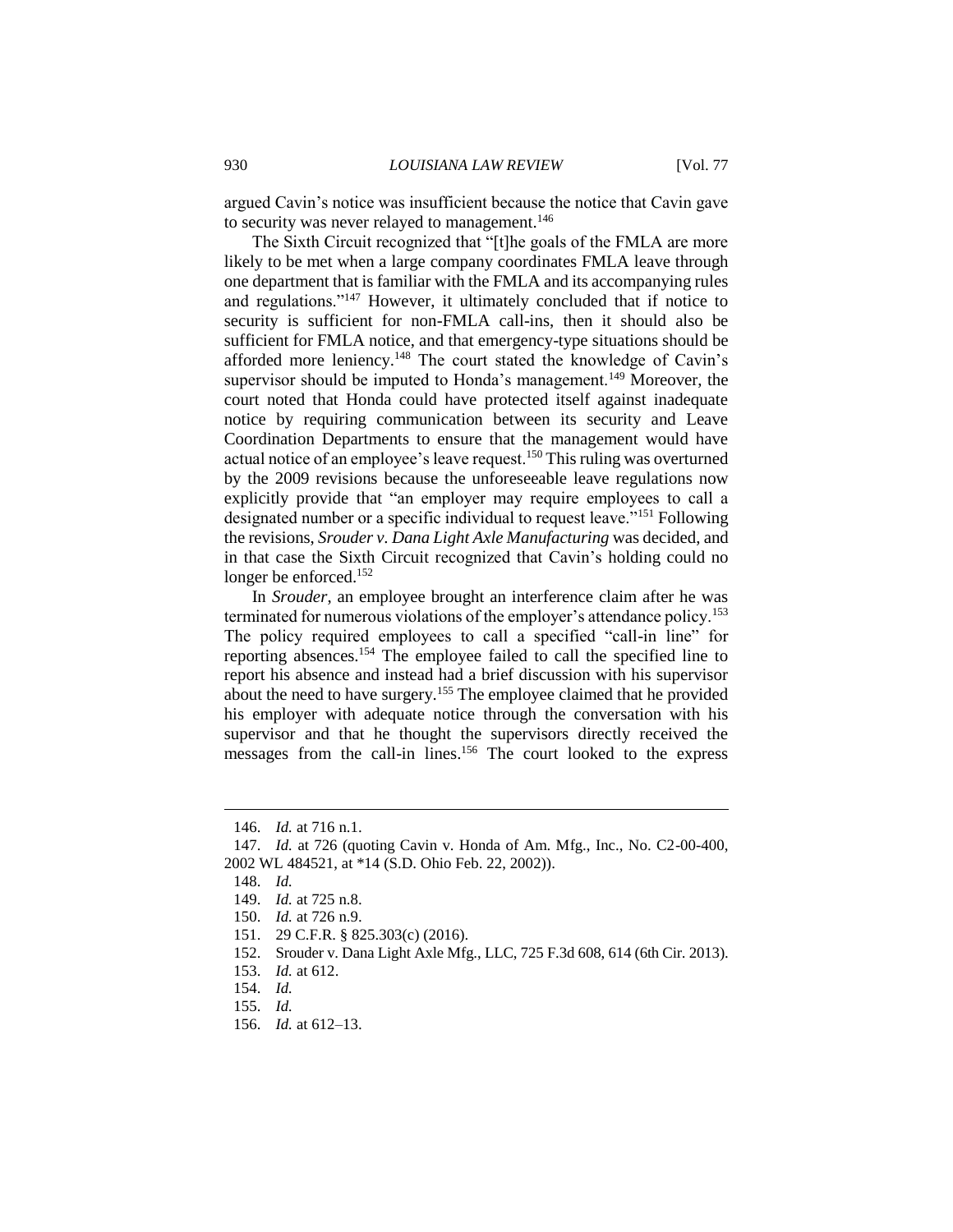language of the statute to hold that his employer did not interfere with the employee's FMLA rights and that the termination was justified.<sup>157</sup>

Because the employer satisfied the burden of proving a legitimate, non-discriminatory reason for the employee's termination, the court then turned to any possible "unusual circumstances" that may have justified the employee's noncompliance.<sup>158</sup> However, the court found that no such circumstances existed.<sup>159</sup> In a footnote to the opinion, the court explained that the employee's hernia did not render him incapable of complying with his employer's policies because he was able to go to his doctor's office with FMLA paperwork and then drop off that paperwork before his surgery that afternoon.<sup>160</sup> Thus, there was no reason to conclude the employee was unable to make any phone calls.<sup>161</sup>

Although unforeseeable leave is generally afforded more flexibility in the sufficiency of notice that is required, the Department has recognized the importance of employers receiving actual notice of an employee's request for leave and being able to properly manage FMLA leave requests.<sup>162</sup> However, when employers do receive actual notice of an employee's leave, albeit not in the manner required by the employer's policy, courts have difficulty finding this shortcoming to be an adequate justification for termination.<sup>163</sup>

#### *2. Wrong Form of Notice and Employer Has Actual Knowledge*

In sharp contrast to *Srouder*, the U.S. Court of Appeals for the Second Circuit in *Millea v. Metro-North Railroad Co.* held that an employer's leave policy could not require an employee to provide notice directly to the supervisor when such a policy would impose stricter requirements than what is required by the FMLA.<sup>164</sup> Millea, an ex-Marine who suffered from post-traumatic stress disorder, and his supervisor became involved in a heated disagreement while at work, triggering a panic attack for Millea.<sup>165</sup> Millea immediately left work to see his doctor.<sup>166</sup> Metro-North's leave

 $\overline{a}$ 

162. *See* Cavin v. Honda of Am. Mfg., Inc., 346 F.3d 713, 726 (6th Cir. 2003). 163. *See* Hudson v. Tyson Fresh Meats, Inc., 787 F.3d 861, 867 (8th Cir. 2015);

*see also* Millea v. Metro-North R.R. Co., 658 F.3d 154, 161–62 (2d Cir. 2011).

<sup>157.</sup> *Id.* at 614–15.

<sup>158.</sup> *Id.* at 612.

<sup>159.</sup> *Id.* at 615.

<sup>160.</sup> *Id*. at 615 n.7.

<sup>161.</sup> *Id*.

<sup>164.</sup> *Millea*, 658 F.3d at 161.

<sup>165.</sup> *Id.* at 160.

<sup>166.</sup> *Id.*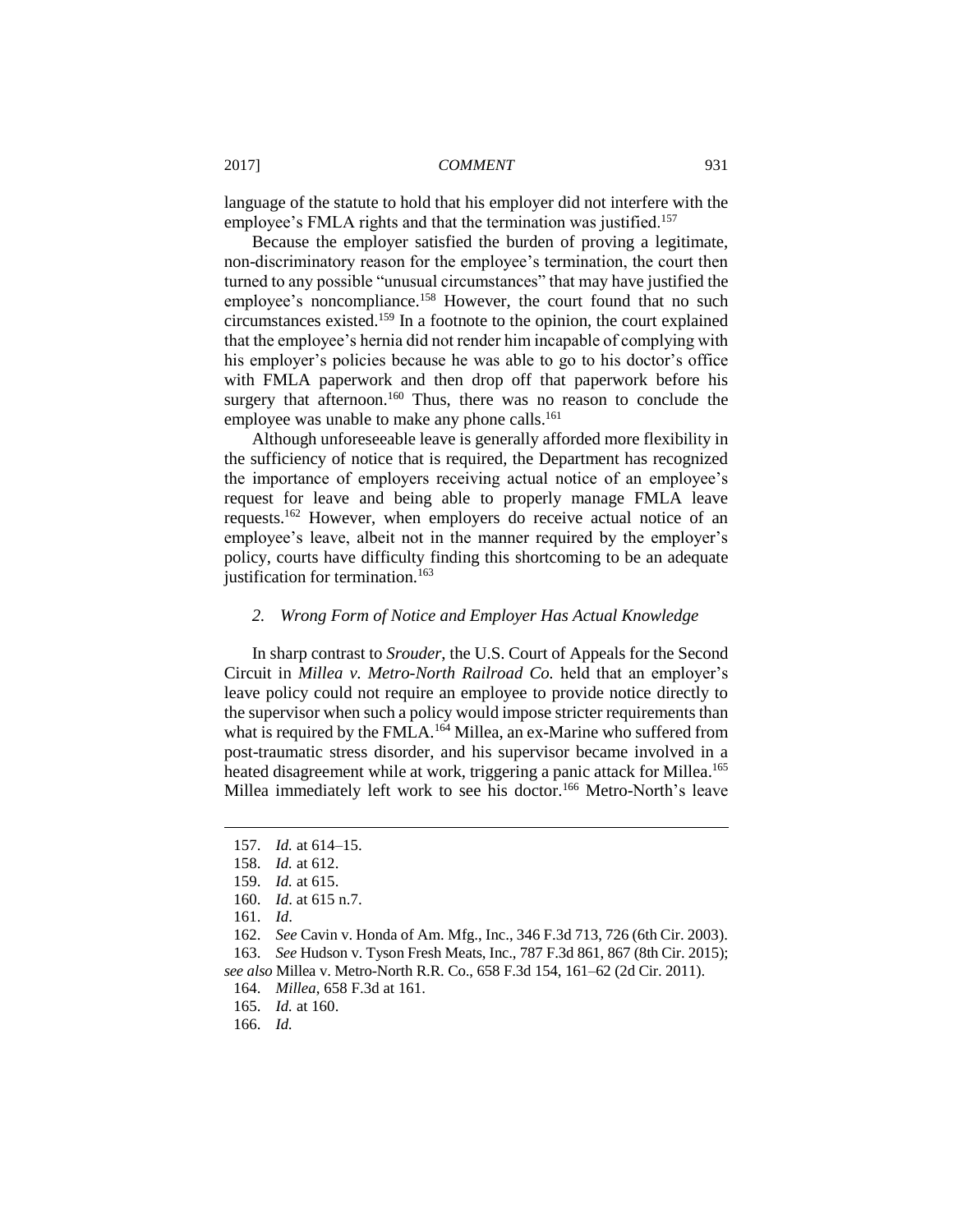policy provided, "[i]f the need for FMLA leave is not foreseeable, employees must give notice to their supervisor as soon as possible."<sup>167</sup> Because the encounter with his supervisor triggered the attack, Millea did not inform his supervisor that he was leaving work to go to the doctor, but instead asked the lead clerk to inform the supervisor, which the clerk did.<sup>168</sup>

Metro-North argued that Millea's termination was justified as a matter of law by Millea's failure to comply with Metro-North's internal leave policy requiring an employee to "notify his supervisor *directly* when FMLA leave is taken."<sup>169</sup> The company argued that the district court erred when it instructed the jury that an employer cannot provide more stringent notification rules than what the FMLA requires.<sup>170</sup> Metro-North argued that the "not more stringent" language applies only when the employer's timing requirement of notice is more stringent, but not when the form is more stringent.<sup>171</sup> The Second Circuit disagreed, stating that the FMLA limits stringency in terms of timing and form of notification $172$  and that the FMLA allows an employee to provide notice through a spokesperson if the employee is unable to provide notice himself. $173$  Thus, the court held the employee's termination was not justified because the supervisor had actual knowledge and the regulations allow a "spokesperson" to provide notice if the employee is unable to do so himself.<sup>174</sup>

In *Hudson v. Tyson Fresh Meats, Inc*., the Eighth Circuit also held that the termination of an employee was unjustified when the employer received actual notice despite noncompliance with the employer's policies.<sup>175</sup> The court reversed and remanded a district court's grant of the employer's motion for summary judgment, finding that Hudson presented sufficient evidence to raise a genuine issue of fact that he adequately notified Tyson and was actually terminated based on his use of FMLA leave.<sup>176</sup> Hudson, a manager at Tyson, was terminated after he failed to show up for work due to an illness.<sup>177</sup> Tyson's attendance policy, which Hudson signed, stated, "[a]ll management Team Members are expected to

<sup>167.</sup> *Id.*

<sup>168.</sup> *Id.*

<sup>169.</sup> *Id.* at 161.

<sup>170.</sup> *Id.* at 162.

<sup>171.</sup> *Id.*

<sup>172.</sup> *Id.*

<sup>173.</sup> *Id.* at 161–62.

<sup>174.</sup> *Id.*

<sup>175.</sup> Hudson v. Tyson Fresh Meats, Inc., 787 F.3d 861, 867 (8th Cir. 2015).

<sup>176.</sup> *Id.*

<sup>177.</sup> *Id.* at 863.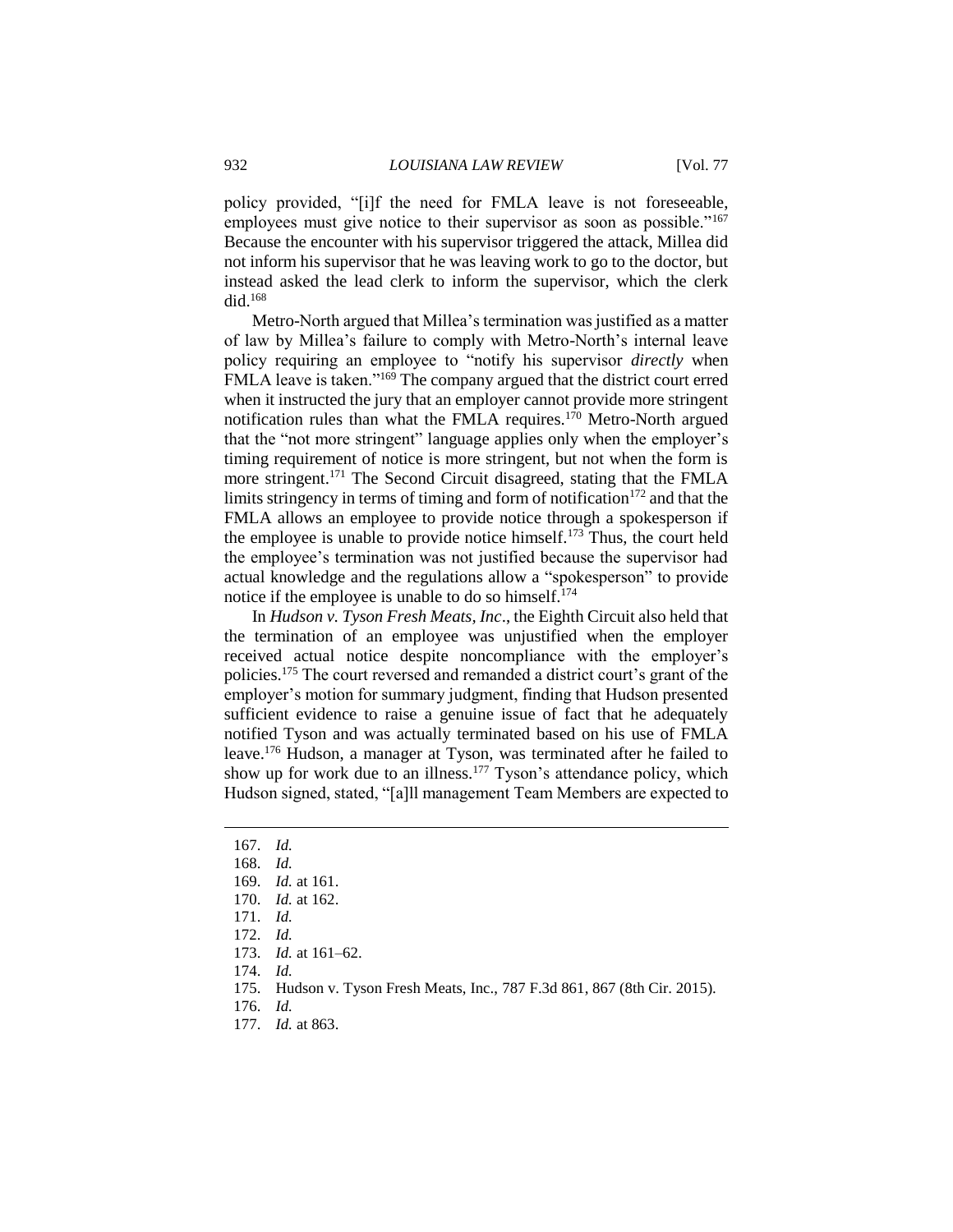personally call their direct supervisor to report an unplanned absence or report that they will be late."<sup>178</sup> In violation of this policy, Hudson asked his girlfriend and co-worker to report that he was sick and would be out a few days.<sup>179</sup>

Additionally, Hudson claimed that he sent his supervisor a text message before the start of his shift that he was having health issues, needed to see a doctor, and would be out for a few days.<sup>180</sup> Hudson alleged that he frequently texted with his supervisor and that he had previously notified his supervisor via text of an absence despite Tyson's policy requirements that he call his direct supervisor.<sup>181</sup> Hudson's supervisor contradicted this by testifying that employees were "supposed to call in, just like anybody else. They're supposed to get ahold of somebody" or "notify HR."<sup>182</sup> The court looked to the precise language contained in Tyson's policy, noting that the policy did not require calling a specific person.<sup>183</sup> From these facts, the court concluded that a trier of fact could infer that terminating Hudson for failing to call his supervisor, when other methods of notification are acceptable, is a pretext for discrimination.<sup>184</sup>

The court emphasized the fact that the employer had actual notice. In its analysis, the court pointed to the fact that the employer's own notes stated that "Hudson *had* notified the company (although not by phone)."<sup>185</sup> Thus, the court concluded that Hudson presented sufficient evidence to raise a genuine issue of fact that he adequately notified Tyson and was actually terminated based on his use of FMLA leave.<sup>186</sup>

Courts' inconsistency in the interpretation and application of the notice requirements for unforeseeable leave has undermined the primary objective of the FMLA.<sup>187</sup> The Act was intended to benefit both employers and employees.<sup>188</sup> However, the benefit has become more of a burden as inconsistent jurisprudence leaves employers and employees uncertain of

 $\overline{a}$ 

186. *Id.* at 867–68.

187. *See* Mark R. Waterfill, *FMLA: Friend or Foe? Business Groups Say Law Has Created Confusion*, RES GESTAE, May 2006, at 19.

188. 29 C.F.R. § 825.101(c) (2013).

<sup>178.</sup> *Id.*

<sup>179.</sup> *Id.*

<sup>180.</sup> *Id.*

<sup>181.</sup> *Id.*

<sup>182.</sup> *Id.* at 867.

<sup>183.</sup> *Id*.

<sup>184.</sup> *Id.*

<sup>185.</sup> *Id.*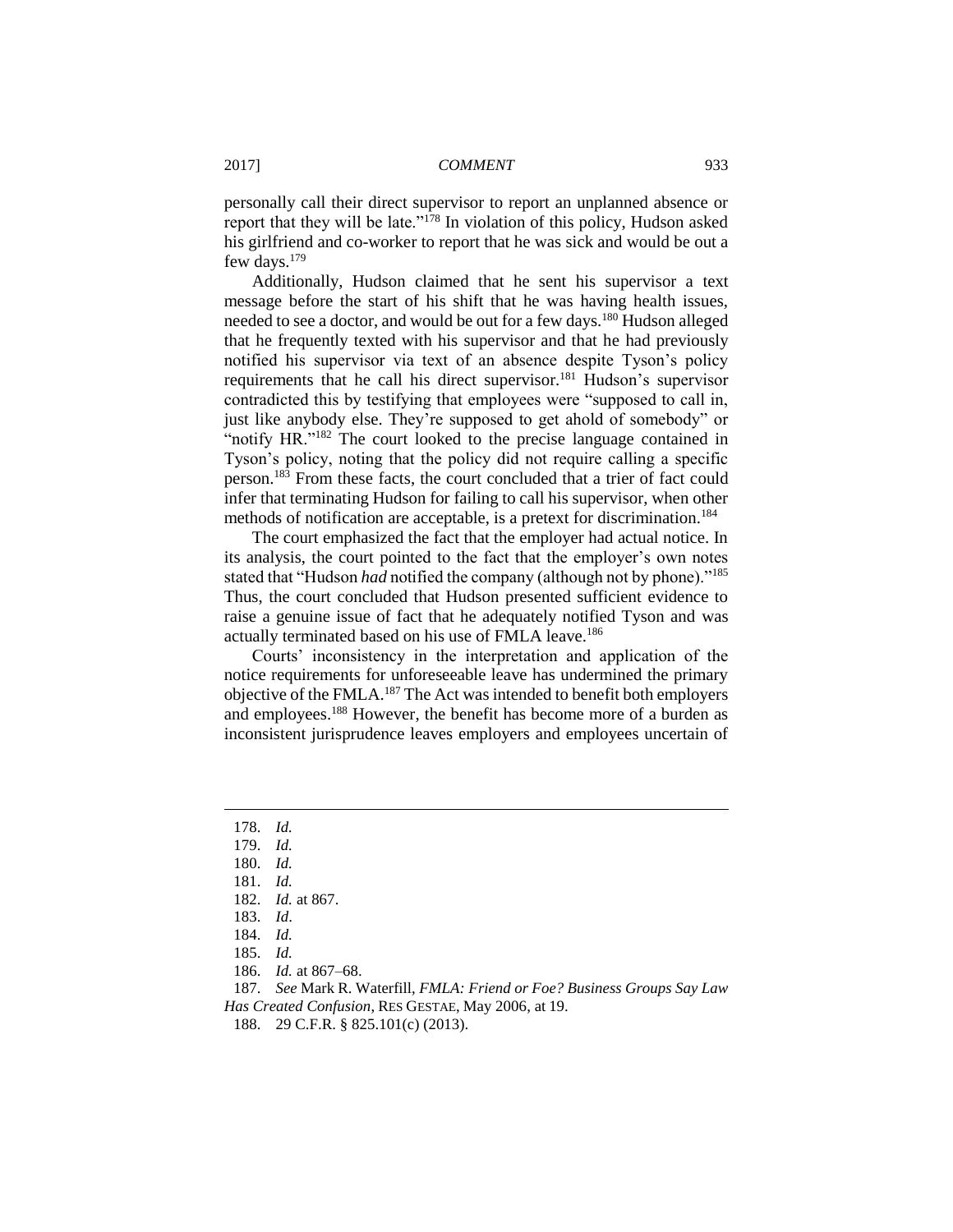their obligations under the Act, rendering employers vulnerable to lawsuits and employees vulnerable to termination.<sup>189</sup>

### III. THE CURRENT NOTICE PROVISIONS FOR UNFORESEEABLE LEAVE CAUSE UNFORESEEABLE RESULTS

The Department report summarizes the problems the 2009 revisions to the FMLA intended to address.<sup>190</sup> In an attempt to meet employer needs, the notice requirements in the regulations were aimed at giving the employer sufficient notice to make staffing accommodations, to correctly classify leave as FMLA protected, and to clarify employers' obligations under the Act.<sup>191</sup> In recognizing employee needs, the Department noted that it is not always practicable to require employees to give advance notice, to provide overly detailed notice, or to comply with the obligations of their employer's internal policies.<sup>192</sup> To meet the needs of both the employer and the employee, the regulations generally require compliance with the employer's internal policies, but this compliance is subject to a case-by-case analysis.<sup>193</sup> Moreover, the regulations recognize exceptions to the rule of compliance, and these exceptions are couched in ambiguous wording to provide more flexibility in their interpretation.<sup>194</sup> However, the same debate remains just as prevalent, if not more, six years after the revisions' enactment.<sup>195</sup> Employers continue to complain of untimely notice, ambiguous requirements, and policy abuse.<sup>196</sup> Additionally, employees continue to face uncertainty in job security when an unforeseeable emergency arises and fear that their notice was not sufficient to withstand termination.<sup>197</sup>

<sup>189.</sup> *See* Waterfill, *supra* note 187.

<sup>190.</sup> Family and Medical Leave Act Regulations: A Report on the Department of Labor's Request for Information, 72 Fed. Reg. 35,550, 35,584 (proposed June 28, 2007) (codified at 79 C.F.R. 825 (2016)).

<sup>191.</sup> *Id.*

<sup>192.</sup> *Id.*

<sup>193.</sup> 29 C.F.R. § 825.302.

<sup>194.</sup> Family and Medical Leave Act Regulations: A Report on the Department of Labor's Request for Information, 72 Fed. Reg. at 35,584.

<sup>195.</sup> Waterfill, *supra* note 187.

<sup>196.</sup> *Id.*

<sup>197.</sup> *Id.*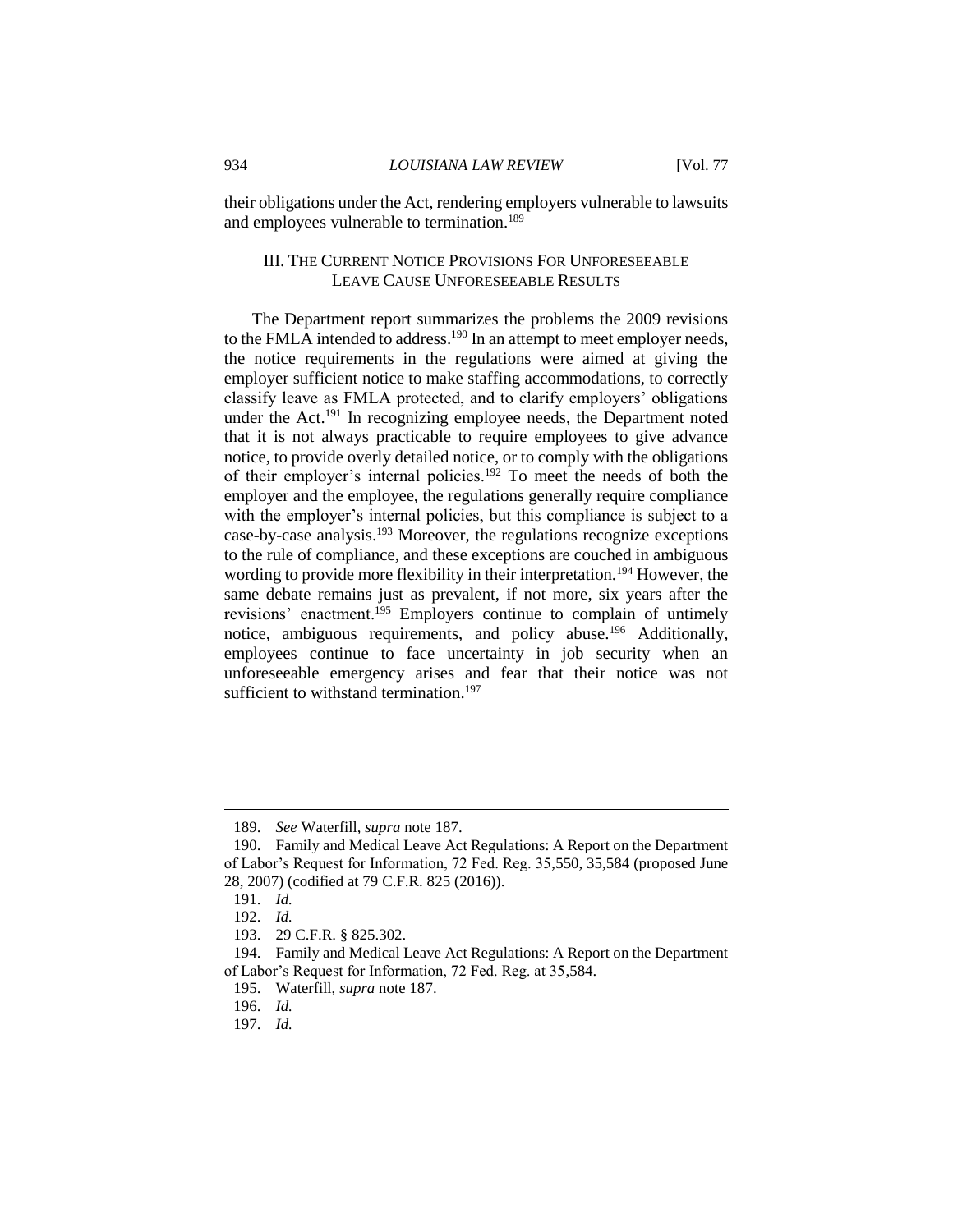#### *A. The Timing Requirements are Not "Practicable"*

The current FMLA regulations require an employee to give notice of the need for unforeseeable FMLA leave as soon as practicable, which should generally comply with the employer's policies applicable to such leave.<sup>198</sup> The vague language and case-by-case analysis, as opposed to having a definite time period, leads to situations in which employees may be tempted to use their certification of FMLA leave to justify tardiness, ignore mandatory shift call-in procedures, and fail to allow enough time for the employer to make staffing adjustments.<sup>199</sup>

Both *Lichtenstein* and *Norton* illustrate the difficulties courts face in trying to apply the timing requirements under the current regulations.<sup>200</sup> In *Lichtenstein*, the Third Circuit found the employer's argument that Lichtenstein failed to give advance notice of her leave unconvincing because of the unforeseeable nature of the emergency.<sup>201</sup> The court also emphasized Lichtenstein's emotional state after seeing her mother in the hospital, noting that she had never seen her mother cry as she did that day and that she called her employer despite being "unnerved."<sup>202</sup>

However, Lichtenstein was aware that her mother was being taken to the hospital early that morning and notified her employer around noon, only after her arrival at the hospital and just three hours before her shift was to begin.<sup>203</sup> The court could have just as easily determined that the notice was not given as soon as practicable, and that Lichtenstein should have notified her employer when she first became aware that she would not make her 3:00 p.m. shift, which she likely realized before noon. Advance notice was especially important since Lichtenstein was working in health care, a field that the Department has recognized as being especially harmed by little or no advance notice because employee specialization makes finding replacements difficult to coordinate.<sup>204</sup>

Similar to *Lichtenstein*, *Norton* also illustrates how the deficiency in the regulation's timing requirements can lead to seemingly arbitrary decisions.

<sup>198.</sup> 29 C.F.R. § 825.302.

<sup>199.</sup> Family and Medical Leave Act Regulations: A Report on the Department of Labor's Request for Information, 72 Fed. Reg. at 35,584.

<sup>200.</sup> Lichtenstein v. Univ. of Pittsburg Med. Ctr., 691 F.3d 294 (3d Cir. 2012); Norton v. LTCH, 620 F. App'x 408 (6th Cir. 2015).

<sup>201.</sup> *Lichtenstein*, 691 F.3d at 304 n.15.

<sup>202.</sup> *Id.* at 298.

<sup>203.</sup> *Id.*

<sup>204.</sup> Family and Medical Leave Act Regulations: A Report on the Department of Labor's Request for Information, 72 Fed. Reg. 35,550, 35,584 (proposed June 28, 2007) (codified at 79 C.F.R. 825).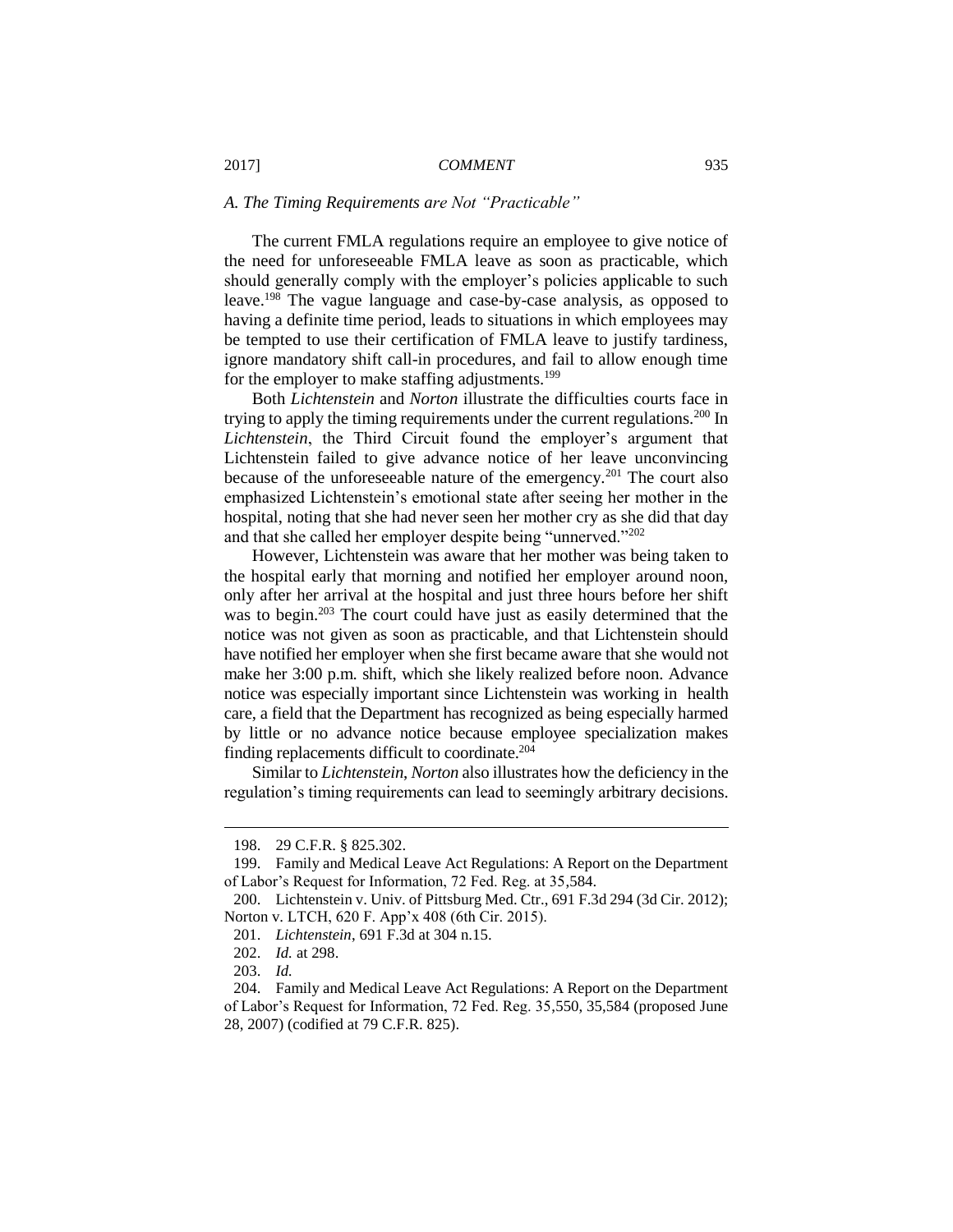In *Norton*, the employee, Norton, alleged that she could not give advance notice of her late arrival to work because she experienced symptoms of her condition while she was driving to work, and she did not anticipate being late.<sup>205</sup> Assuming Norton did unexpectedly experience symptoms of her condition while she was driving to work, such as vomiting, which required her to pull over and caused her tardiness, then it would seem impracticable to require advance notice.<sup>206</sup> However, it seems unlikely that employees who have been previously qualified for FMLA leave because of a recurring medical condition will frequently experience an attack of their condition at the exact moment or just immediately before the time their shift is to begin.<sup>207</sup> To an employer, this scenario looks like a classic case of an employee's abuse of previously qualified leave, where the employee is using her condition to justify tardiness and failure to comply with the employer's policies.<sup>208</sup>

Furthermore, the timing requirements do not differentiate between unforeseeable leave for emergency-type situations and leave for previously qualified conditions, and thus encompass everything from recurring migraines to a heart attack.<sup>209</sup> The regulations attempted to balance the needs of employers and employees in all situations by generally requiring compliance with the employer's policies. $210$  Although the timing requirements do not differentiate between unforeseeable leave for emergency-type situations and unforeseeable leave for previously qualified conditions, the requirements governing the content of an employee's notice do make this distinction.<sup>211</sup> It is illogical to make the distinction between an emergency situation and intermittent leave in regard to content of notice, but not in regard to the timing of notice, especially because these two requirements are often intertwined.

Lastly, the timing provisions fail to articulate a bright-line rule to determine when noncompliance is justified.<sup>212</sup> Without any bright-line rules to determine if timing was sufficient, the fact finder is given enormous discretion in determining whether an employee's notice was

<sup>205.</sup> *Norton*, 620 F. App'x 408.

<sup>206.</sup> Family and Medical Leave Act Regulations: A Report on the Department of Labor's Request for Information, 72 Fed. Reg. at 35,584.

<sup>207.</sup> *Id.*

<sup>208.</sup> *Norton*, 620 F. App'x at 411.

<sup>209.</sup> 29 C.F.R. § 825.303.

<sup>210.</sup> Family and Medical Leave Act Regulations: A Report on the Department of Labor's Request for Information, 72 Fed. Reg. at 35,584.

<sup>211.</sup> 29 C.F.R. § 825.303.

<sup>212.</sup> *Id.*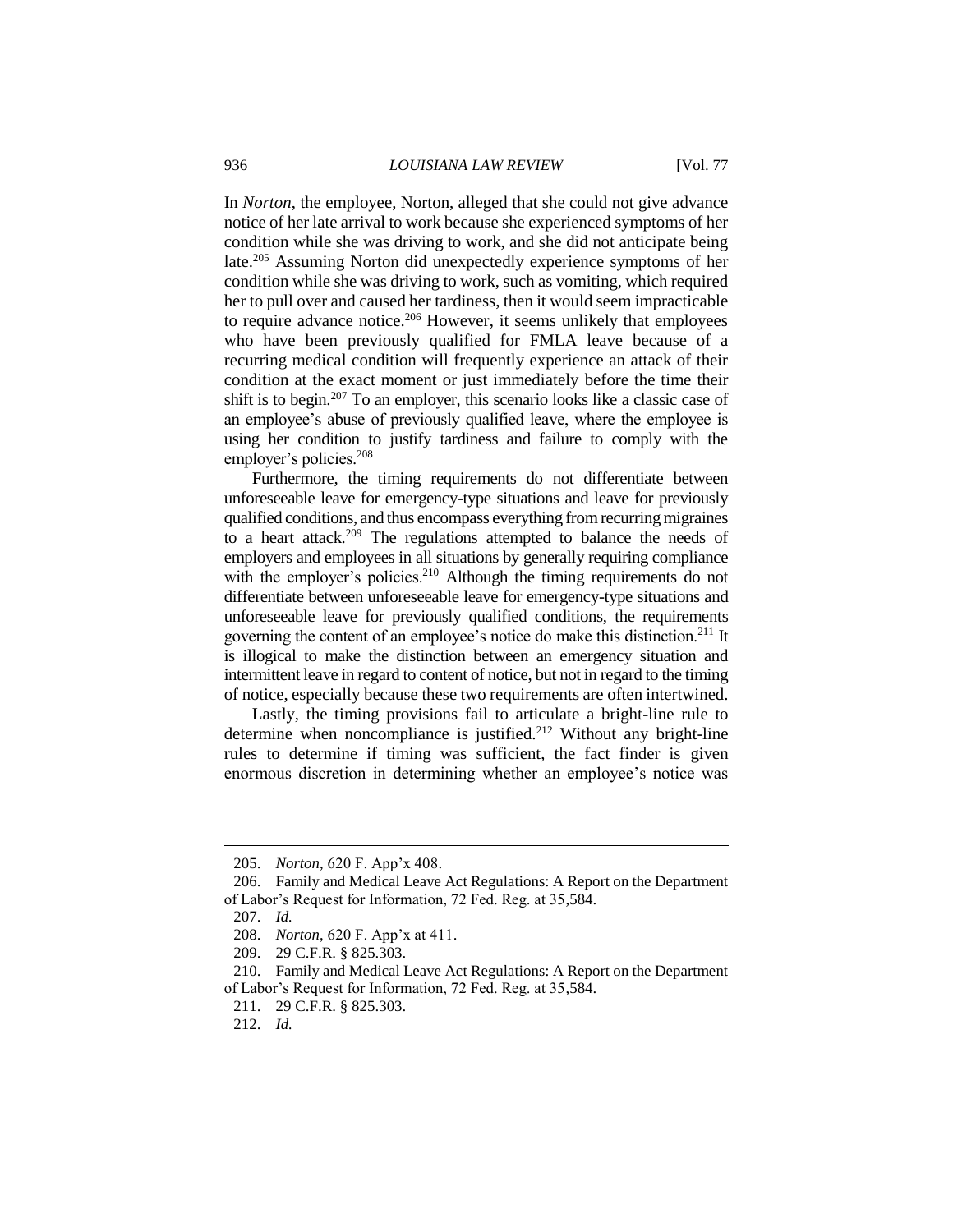given as soon as practicable under the facts and circumstances.<sup>213</sup> This discretion is especially problematic in jury decisions.<sup>214</sup> Employers argue that they need advance notice of leave to make staffing accommodations, but juries are frequently unsympathetic to the employers' needs and instead sympathize with the employees who assert that they were sick or had an emergency.<sup>215</sup> This emotionally guided reasoning directly contradicts the revision's goal of providing employers with advance notice to make staffing accommodations.<sup>216</sup>

Despite the more clearly defined standards for determining the content of an employee's notice, courts still vary in their interpretation of these standards.<sup>217</sup> Inconsistent jurisprudence leaves employers and employees uncertain as to whether an employee's stated reasons for leave are sufficient to invoke FMLA protection.<sup>218</sup>

# *B. The Regulations Provide Insufficient Information to Determine What Constitutes Sufficient Information*

Although the provisions governing the content of notice distinguish between emergency and intermittent leave and provide more detail than those on timing, there is still uncertainty surrounding the amount and quality of information an employee is required to give to invoke FMLA leave.<sup>219</sup> The content provisions create a spectrum of ambiguity, evidenced in *Lichenstein* and *Lanier*, in which employers and employees alike are unsure whether the information given will place the employee on the side of sufficiency, insufficiency, or somewhere in the middle.<sup>220</sup> The deciding factor in both cases hinged on the same facts—whether claiming a parent was in the hospital and that the employee was unable to work was sufficient notice—and the courts reached opposite results.<sup>221</sup> Moreover,

 $\overline{a}$ 

218. Waterfill, *supra* note 187.

219. Family and Medical Leave Act Regulations: A Report on the Department of Labor's Request for Information, 72 Fed. Reg. 35,584 (proposed June 28, 2007) (codified at 79 C.F.R. 825 (2016)).

220. *See Lichtenstein*, 691 F.3d at 302; *see also Lanier*, 527 F. App'x at 317.

221. *See Lichtenstein*, 691 F.3d at 305 n.16–17; *see also Lanier*, 527 F. App'x at 317.

<sup>213.</sup> Interview with Jerry Stovall, Jr., Partner, Breazeale, Sachse & Wilson, L.L.P., in Baton Rouge, La. (Oct. 30, 2015).

<sup>214.</sup> *Id.*

<sup>215.</sup> *Id.*

<sup>216.</sup> *Id.*

<sup>217.</sup> *Compare* Lichtenstein v. Univ. of Pittsburg Med. Ctr., 691 F.3d 294, 302 (3d Cir. 2012), *with* Lanier v. Univ. of Tex. Sw. Med. Ctr., 527 F. App'x 312, 317 (5th Cir. 2013); *see supra* Part II.B.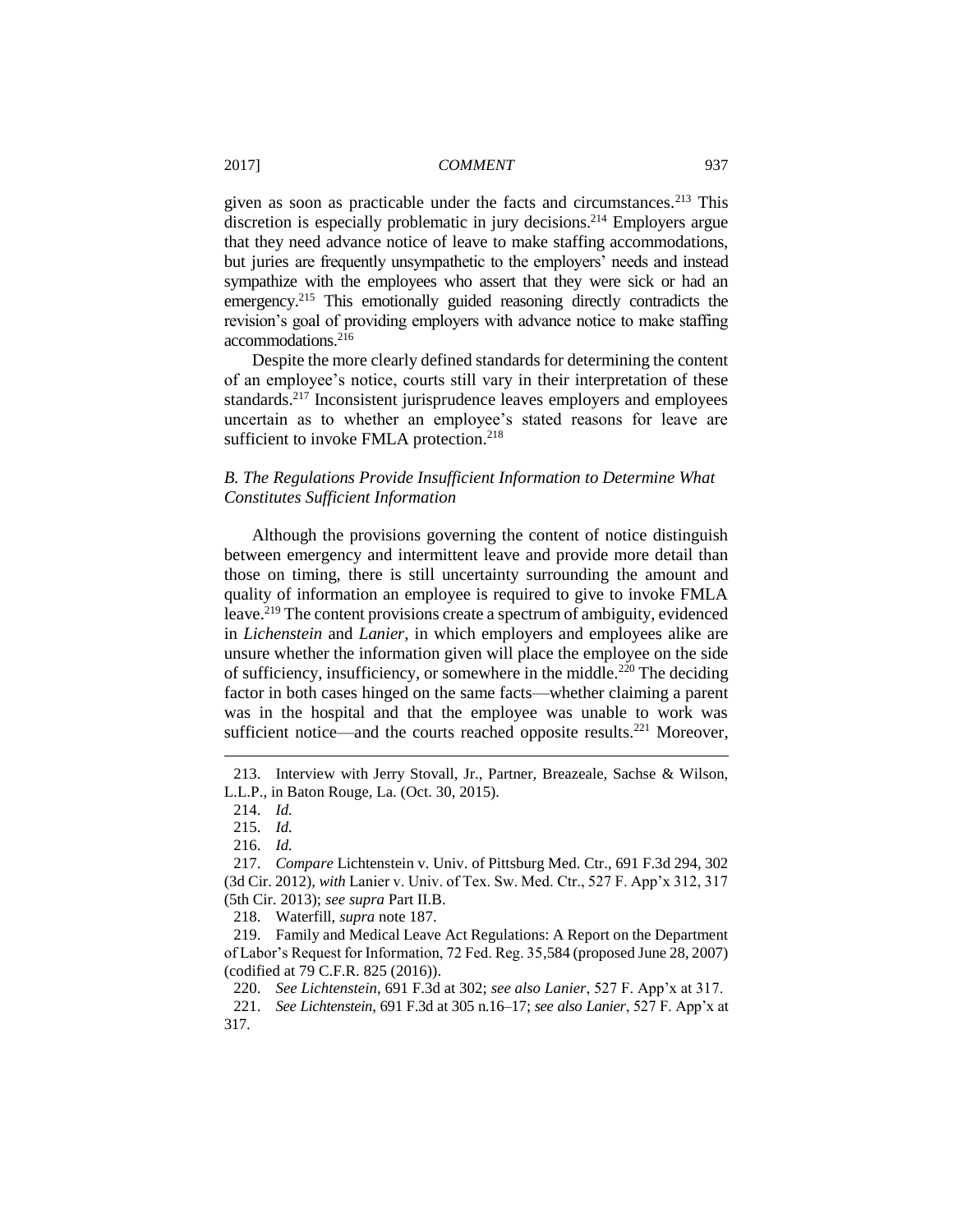the dissenting opinion in *Lichenstein* agreed with *Lanier*, which recognized that it is not just confusion among the circuits as to the requirements of the content of notice, but also confusion within the circuits themselves*. 222*

Courts are not alone in finding it difficult to determine what constitutes sufficient notice. Employers complain that "[m]uch of the frustration they experience in administering FMLA leave stems from the difficulty in spotting FMLA-qualifying absences. Employers are not mind readers and they often refrain from asking employees why they are absent for fear that they may invade an employee's medical privacy."<sup>223</sup> Employers further assert that it is unreasonable to expect employers to train supervisors on the plethora of health conditions and emergencies that *might* qualify for FMLA leave.<sup>224</sup>

Despite these complaints by employers, the regulations do not require employees seeking leave for the first time to specifically state in their request from work that their leave potentially qualifies for FMLA protection. <sup>225</sup> However, there are two main justifications for not requiring express invocation of FMLA leave.<sup>226</sup> First, many employees are unaware of the FMLA or unsure if it applies to them.<sup>227</sup> If it is a first-time encounter with an undiagnosed medical condition, employees may not realize their leave could potentially qualify under the FMLA, which makes them vulnerable to termination by failing to relay the proper information.<sup>228</sup> Second, in cases of unexpected emergencies, the employee might be too preoccupied to contemplate exercising such a degree of precision when notifying the employer of leave, as *Lichtenstein* demonstrated.<sup>229</sup>

Although both of these arguments present valid concerns, requiring an employee's notice to include enough information to allow an employer to

<sup>222.</sup> *Lichtenstein*, 691 F.3d at 305 n.16–17.

<sup>223.</sup> Family and Medical Leave Act Regulations: A Report on the Department of Labor's Request for Information, 72 Fed. Reg. at 35,584.

<sup>224.</sup> *Id.* ("Much of the frustration employers experience in administering FMLA leave stems from the difficulty employers have in 'spotting' FMLA qualifying absences. . . . It is also naïve to think that employers can effectively train front line supervisors on the myriad of health conditions and personal family emergencies that might qualify for FMLA protection.") (internal quotations omitted).

<sup>225.</sup> 29 C.F.R. § 825.302 (2016).

<sup>226.</sup> Family and Medical Leave Act Regulations: A Report on the Department of Labor's Request for Information, 72 Fed. Reg. at 35,582.

<sup>227.</sup> *Id.*

<sup>228.</sup> *Id.*

<sup>229.</sup> *See* Hudson v. Tyson Fresh Meats, Inc., 787 F.3d 867 (8th Cir. 2015).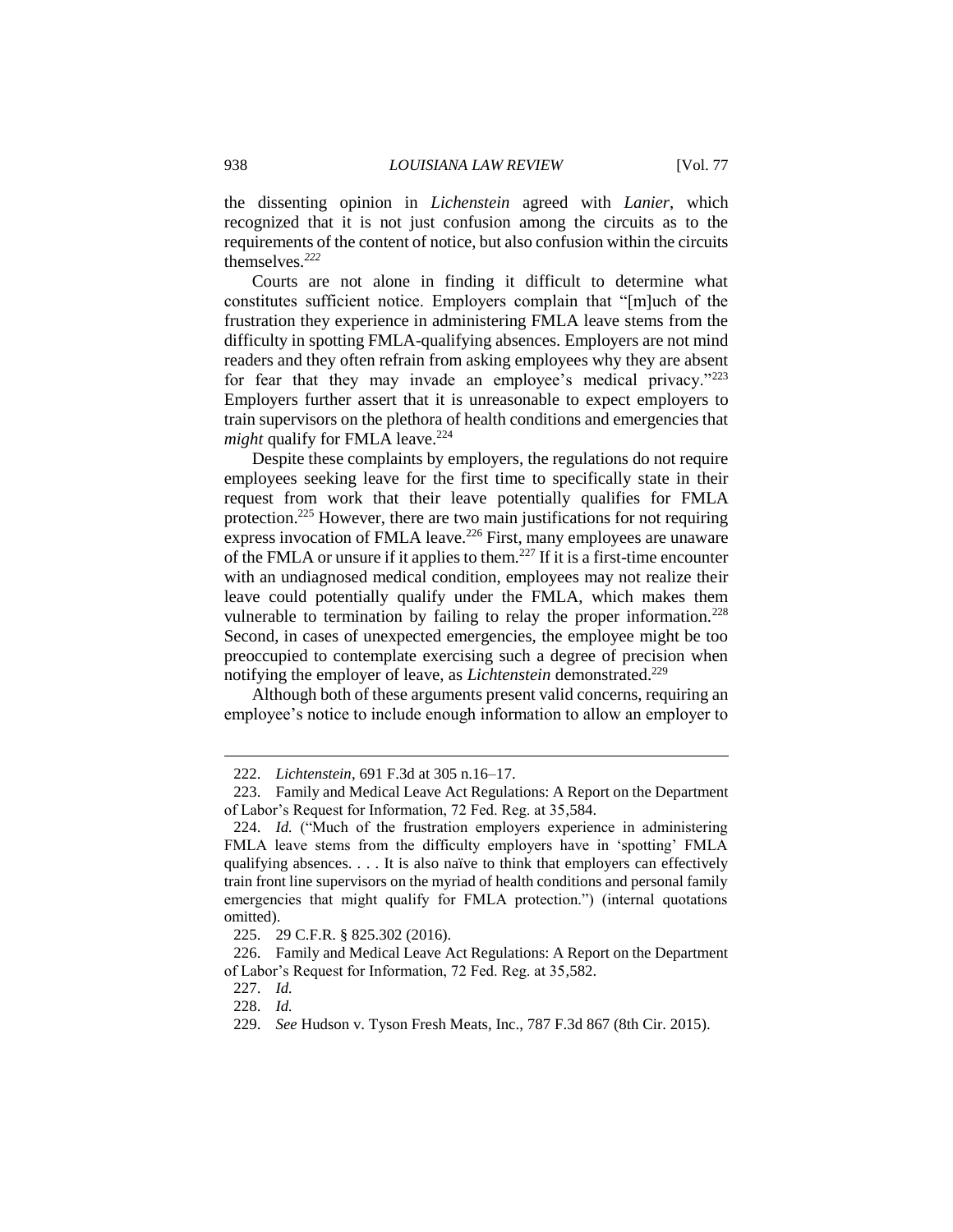determine if the leave is covered by the FMLA is important to the employer for purposes of classifying the leave.<sup>230</sup> If employers incorrectly classify the employee's leave, the employee can bring a claim against the employer for interference.<sup>231</sup> Thus, there is a heavy burden on the employer at the outset to obtain as much information as possible to ensure compliance under the Act.<sup>232</sup> However, employers frequently refrain from further inquiry when an employee takes medically related leave for several reasons.<sup>233</sup> One reason employers are skeptical to probe deeper into the circumstances surrounding an employee's medically related leave is that employers fear liability for invading the employee's privacy.<sup>234</sup> Another reason is that if employees report the need for leave to a supervisor, that supervisor may not know the circumstances for which the Act provides protection and thus when leave would need to be classified as FMLA leave versus those that constitute ordinary sick leave.<sup>235</sup> Additionally, the employee is in a better position to know if the leave could qualify as FMLA leave because only the employee knows the medical history of himself or herself and his or her family members.<sup>236</sup> For example, if an employee reports to a supervisor that he needs the day off because of a "headache" and the supervisor mistakenly assumes the request is for ordinary sick leave or is unaware that vestibular migraines could qualify for FMLA protection, the supervisor would not understand the need to "inquire further" to correctly classify the leave as  $\text{FMLA}.^{237}$  However, the employee is in a better position to make the distinction because the employee knows if he has a medical history of vestibular migraines which could qualify as FMLA leave, which would require the employer to be aware of such to correctly classify it.<sup>238</sup> The regulations fail to properly account for the fact that classification can be difficult to immediately

<sup>230.</sup> 1 EMPLOYMENT COORDINATOR § 12:69 (2015).

<sup>231.</sup> *Id.*

<sup>232.</sup> *Nelson*, *supra* note 3, at 622 ("The regulations state that an employer should make further inquiries to obtain the details needed to grant leave, especially to determine whether such conditions will qualify as 'serious health conditions.' This is nearly impossible if an employer does not know an employee is suffering from such a condition or that the condition has worsened enough to qualify her for FMLA leave.").

<sup>233.</sup> Family and Medical Leave Act Regulations: A Report on the Department of Labor's Request for Information, 72 Fed. Reg. at 35,584.

<sup>234.</sup> *Id.*

<sup>235.</sup> *Id.*

<sup>236.</sup> *Id.*

<sup>237.</sup> *Id.*

<sup>238.</sup> *Id.*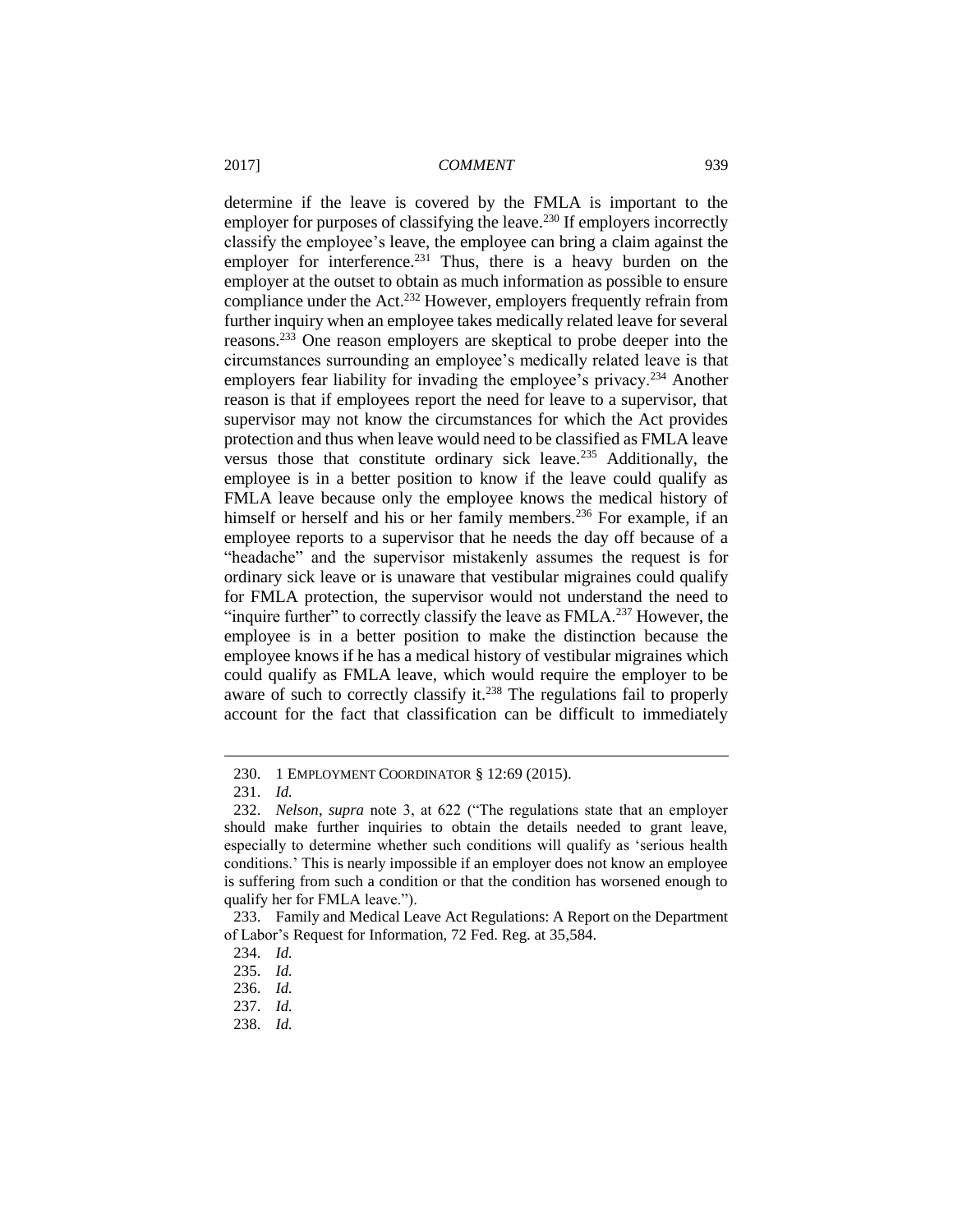determine in cases where the employee is taking unforeseeable FMLA leave for the first time.<sup>239</sup>

### *C. Compliance with Employer Policies for Form of Notice Causes Uncertainty Regarding FMLA Compliance*

In many cases, the timing or content of the employee's notice are both adequate, but the employee fails to follow the employer's policies and gives notice in the wrong form. Employers frequently justify terminations by citing the employee's failure to comply with their internal policies.<sup>240</sup> The Preamble to the FMLA regulations notes, "[t]he Department recognizes that call-in procedures are . . . critical to an employer's ability to ensure appropriate staffing levels. Such procedures frequently specify both when and to whom an employee is required to report an absence. The Department believes that employers should be able to enforce nondiscriminatory call-in procedures  $\dots$  ."<sup>241</sup> As evidenced by the Preamble, an employer's ability to enforce company call-in procedures is important to ensure the employee's notice is given to the proper person to allow the business to make necessary adjustments to continue functioning in the employee's absence.

Since the 2009 revisions, courts are more likely to find an employee's termination justified when the employee fails to call-in at all or blatantly ignores the employer's policy and gives notice to the wrong person, as seen in *Srouder*, because the employer does not have actual knowledge of the employee's notice.<sup>242</sup> However, the question of justified termination is more difficult to answer in cases like *Hudson* and *Millea*.

<sup>239.</sup> *See* 29 C.F.R. §§ 825.300–301 (2016). Currently, the regulations allow an employer five business days from the time of the employee's initial notice to designate the leave as FMLA-qualified or not. If the employer misclassifies the leave as non-FMLA and later obtains information from the employee that the leave was FMLA-qualified, section 825.301(d) allows for the retroactive designation of FMLA leave if the employer and employee mutually agree, but only if the misclassification did not harm the employee. If it did cause harm to the employee, under subsection (e), the employer may be liable for interference. Thus, if employees initially tell employers vague or incorrect information, the employer has an incentive to inquire more within five days of the initial notice to avoid liability. *See* Nelson, *supra* note 3, at 622.

<sup>240.</sup> *See* Hudson v. Tyson Fresh Meats, Inc., 787 F.3d 867 (8th Cir. 2015).

<sup>241.</sup> Family and Medical Leave Act of 1993, 73 Fed. Reg. 67,934, 68,006 (Nov. 17, 2008) (codified at 29 C.F.R. § 825).

<sup>242.</sup> *See* Srouder v. Dana Light Axle Mfg., LLC, 725 F.3d 608, 609 (6th Cir. 2013).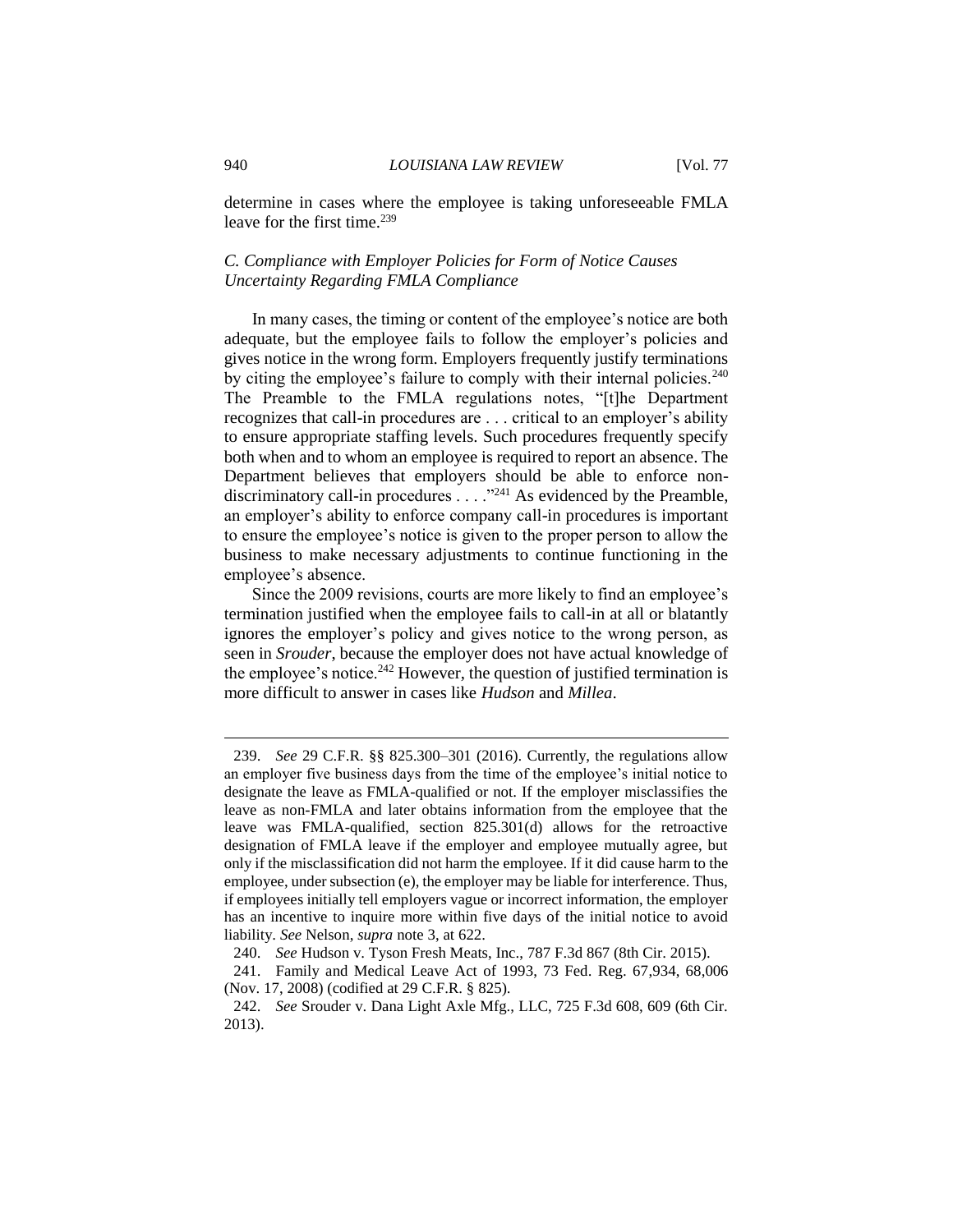In *Hudson*, the employee did report to the correct person and the company did have notice, and the violation was a mere technicality—that the notice was delivered via text message rather than a phone call.<sup>243</sup> The Eighth Circuit found that a reasonable jury could find the proffered reason of noncompliance to be pretextual.<sup>244</sup> Although the discussion of the text message was limited to showing that pretext was more likely if a text message had previously been acceptable, the opinion left some concluding that the court may refuse to accept such minor deviations from the policy as a legitimate reason for termination if the employer is still put on notice of the employee's need for leave.<sup>245</sup>

Similarly, *Millea* appears to be a result-driven decision. The employer did have actual knowledge of Millea's need for leave, but the notice was provided in a form prohibited by the employer's policy—through the lead clerk rather than personally reporting to the supervisor.<sup>246</sup> To circumvent the statutory language that explicitly allows termination for failing to provide notice to the specific person the employer's policy designates, the appellate court tried to find a loophole by reasoning that the jury found that Millea was "unable" to give notice directly to his supervisor because his supervisor triggered the attack.<sup>247</sup> Therefore, the court held that he was allowed to designate the lead clerk as his spokesperson authorized to give notice to his supervisor.<sup>248</sup> This finding, however, ignores the plain language of the regulation that allows employers to enforce this exact kind of policy and expands Congress's meaning of "unable to do so personally."<sup>249</sup> Moreover, allowing this circumstance to justify noncompliance opens the door for any employee with anxiety, depression, stress disorders, or any related disorder to blatantly ignore employer call-in policies and later claim that his or her employer was a contributing factor in causing an "episode."

The courts' reasoning in *Tyson* and dicta in *Millea* regarding unjustified termination when the employer has actual knowledge is flawed under the current statutory framework for two reasons. First, the only prohibition against having employer policies with stricter requirements than the FMLA appears in section 825.302(d). This section is a foreseeable leave provision which provides, "FMLA leave may not be delayed or denied where the employer's policy requires notice to be given sooner than set forth in

<sup>243.</sup> Hudson v. Tyson Fresh Meats, Inc., 787 F.3d 867 (8th Cir. 2015).

<sup>244.</sup> *Id.*

<sup>245.</sup> *See* 1 ANDREW J. RUZICHO ET AL., EMPLOYMENT PRACTICES MANUAL § 6:13 (2015).

<sup>246.</sup> Millea v. Metro-North R.R. Co., 658 F.3d 154, 162 (2d Cir. 2011).

<sup>247.</sup> *Id.*

<sup>248.</sup> *Id.*

<sup>249.</sup> 29 C.F.R. § 825.303(a) (2016).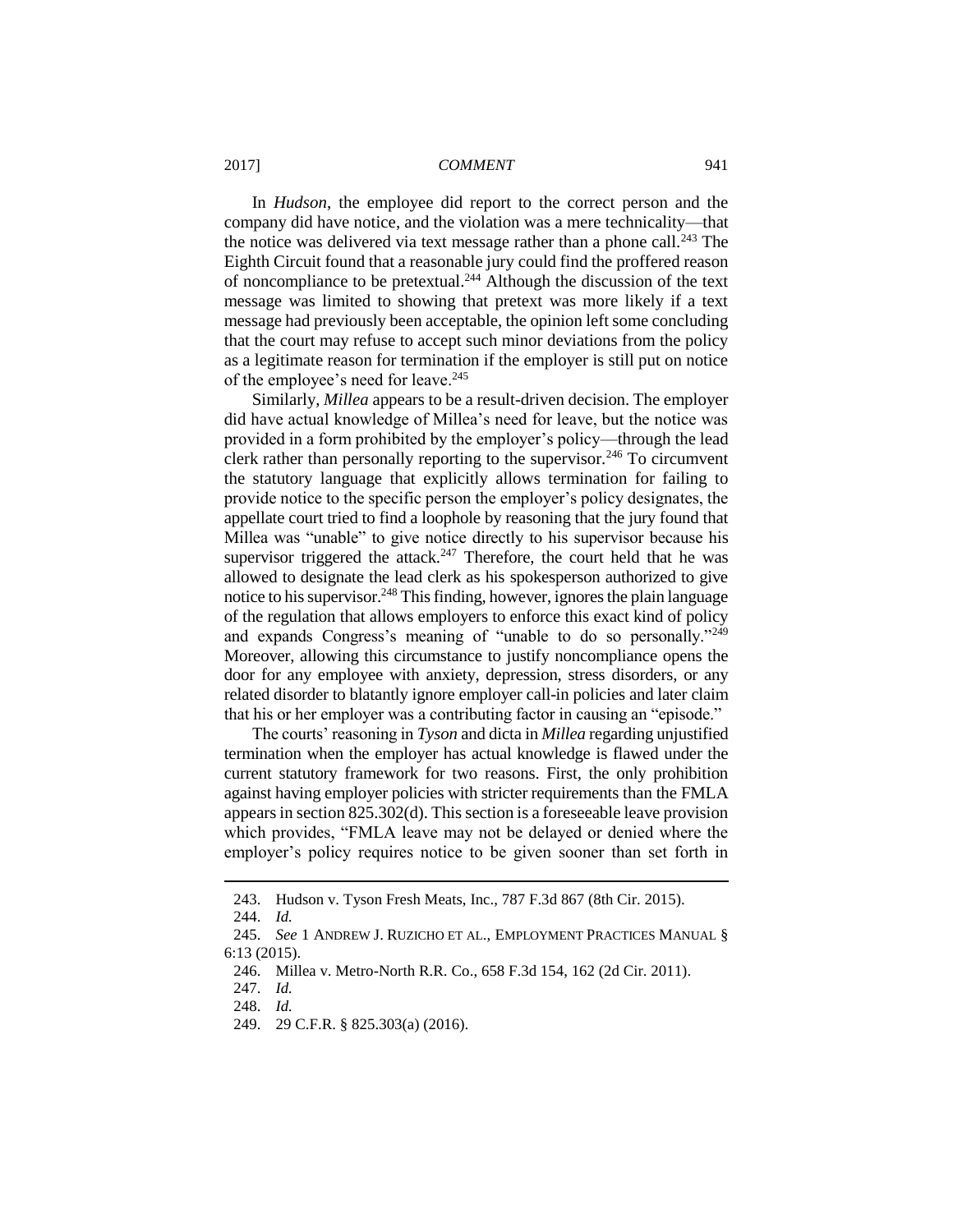paragraph (a) of this section and the employee provides timely notice as set forth in paragraph (a) of this section."<sup>250</sup> Paragraph (a) of that section is specifically entitled "Timing of Notice," and the provision the court relies on speaks only to timing.<sup>251</sup> Thus, there is no statutory prohibition on requiring the employer's procedures to be followed—even if the designated persons receive actual knowledge of the FMLA leave. Second, the provisions governing both foreseeable and unforeseeable leave explicitly state that an employee must comply with the employer's "usual and customary notice and procedural requirements," and that "an employer may require employees to call a designated number or a specific individual to request leave." $252$  Further, the regulations also provide that if the employee fails to give notice as required by the Act and the employer does not waive the employee's obligations under its internal leave rules, "the employer may take appropriate action under its internal rules and procedures for failure to follow its usual and customary notification rules, absent unusual circumstances," as long as the actions are not taken in a discriminatory manner.<sup>253</sup>

The purpose of the revisions to form of notice was to ensure that employers could correctly manage and classify leave.<sup>254</sup> If the employee is reporting the leave to the wrong person or calling the wrong number, it jeopardizes the employer's receipt of the notice entirely.<sup>255</sup> Those same concerns are not present when it is apparent that the employer received

- 251. *Id.* § 825.302(a).
- 252. *Id.* § 825.303(d).
- 253. *Id*. § 825.304(e).

<sup>250.</sup> *Id.* Paragraph (a) requires employees to provide the employer "at least 30 days advance notice before FMLA leave is to begin if the need for leave is foreseeable" or "[i]f 30 days is not practicable . . . notice must be given as soon as practicable." Additionally, "[f]or foreseeable leave due to a qualifying exigency notice must be provided as soon as practicable, regardless of how far in advance such leave is foreseeable." 29 C.F.R. § 825.302(a). Thus, FMLA leave may not be delayed or denied where, for example, a pregnant employee gives 30 days advance notice before she intends to take FMLA leave, but then unexpectedly goes into labor the day after giving the employer notice. Although the need for leave was foreseeable, the unexpected and earlier onset of labor was not. Therefore, the employer could not terminate her for failing to give notice 30 days before her leave was to begin, provided that she informed the employer of her change in circumstances and more immediate need for leave "as soon as practicable." *See id.*

<sup>254.</sup> Family and Medical Leave Act Regulations: A Report on the Department of Labor's Request for Information, 72 Fed. Reg. 35,550, 35,584 (proposed June 28, 2007) (codified at 79 C.F.R. 825).

<sup>255.</sup> *Id.*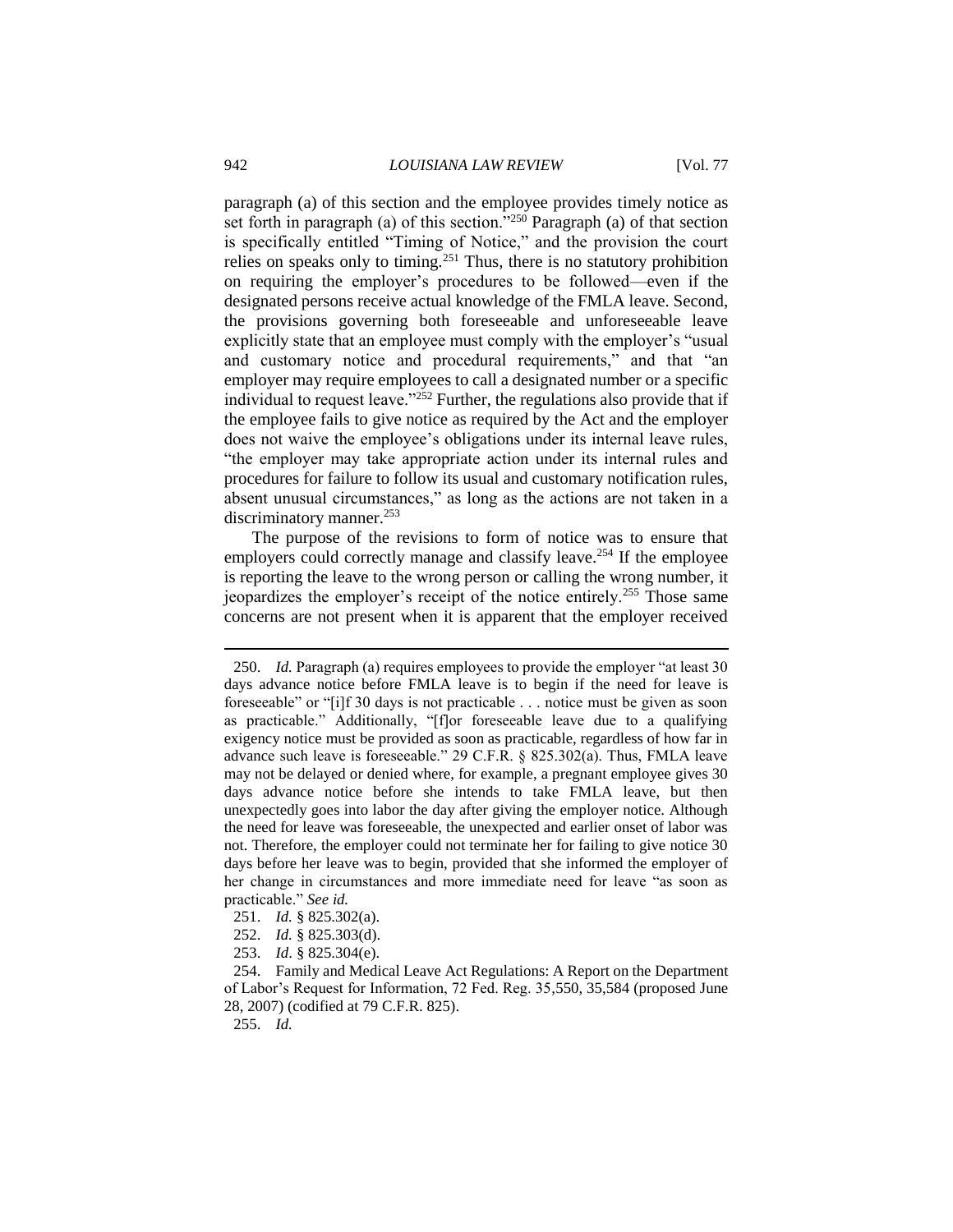actual notice of the employee's leave request, although the request was not provided in the manner required under the employer's policy.<sup>256</sup> However, because the current regulations require compliance, absent unusual circumstances, and allow employers to take action under their policies for noncompliance, the language has been extended to justify terminations in cases where the policy behind it does not.<sup>257</sup> Furthermore, some courts have demonstrated an unwillingness to justify an employee's termination for providing notice in the wrong form when an employer has actual knowledge of the notice.<sup>258</sup> Therefore, to reach the equitable result, courts are making result-driven decisions, ignoring the statutory language and attempting to find loopholes by expanding the meaning of the terms beyond what Congress intended.<sup>259</sup>

# IV. REVISIONS TO THE REGULATIONS FOR UNFORESEEABLE LEAVE ARE NECESSARY TO MAKE THE OUTCOMES OF FMLA CLAIMS MORE FORESEEABLE

To strike a better balance between the interests of employers and employees, the Federal Regulations should be amended to implement a twostep notice process for unforeseeable leave that would more efficiently balance the needs of employers and employees at each stage of notice. An update to the regulations is also necessary to account for advancing technology that can help to better achieve the goals of the FMLA in the context of notice. A two-step notice procedure that implements modern forms of communication would solve many problems related to the timing, content, and form of notice in cases of unforeseeable leave.

Under the first step, employees are required to give notice as soon as they are aware of their need for FMLA leave. However, the employees are required only to relay that they cannot make their shift. This first step of an employee's notice in cases of unforeseeable leave would serve the purpose of giving employers advance notice of the need for leave. Because the primary objective of this first step is allowing the employer to make necessary staffing arrangements, timely notice is essential while the amount of information and the medium in which it is provided are less important. Employees would be allowed to take advantage of more cursory forms of notice, such as text messaging, that can generally be a more convenient form of communication than a telephone call. Thus, despite enforcing a stricter timing requirement, the employee is given a safe harbor on issues of content and form. As long as

<sup>256.</sup> *Id.*

<sup>257.</sup> *Id.*

<sup>258.</sup> *See, e.g.*, Millea v. Metro-North R.R. Co., 658 F.3d 154, 162 (2d Cir. 2011).

<sup>259.</sup> *Id.*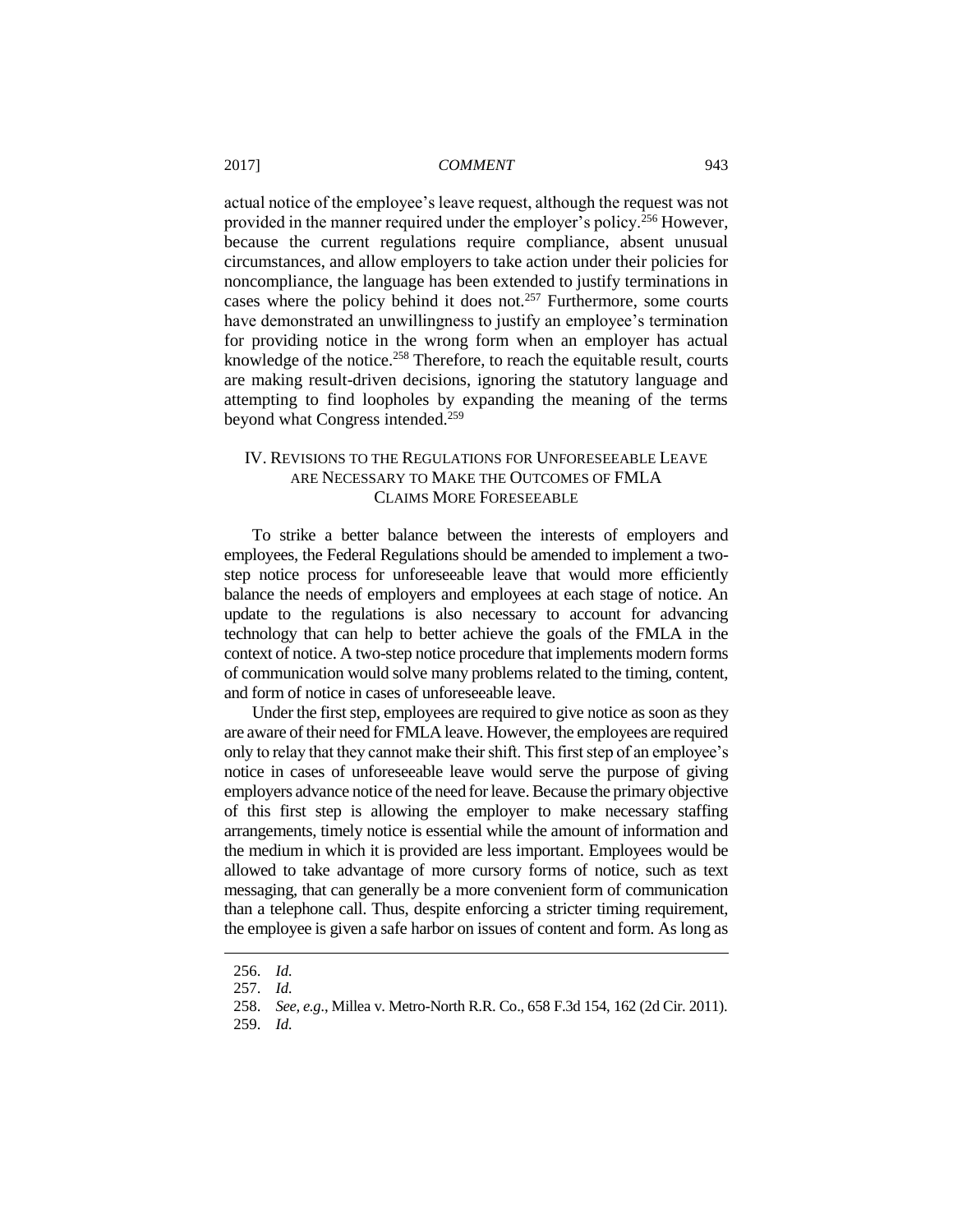the employee's initial notice is timely, the employer would not be allowed to take any disciplinary action against the employee for violations of the employer's policy.

Although many argue in cases of unforeseeable leave that employees are often not in an emotional state, or potentially even a physical state, to give advance notice to employers, this argument is contrary to the intent of the Act as it fails to adequately account for employers' interests.<sup>260</sup> There will always be situations in which an employee is unable to give notice. For example, if an employee is unconscious then he or she cannot give advance notice. However, absent being unable to give advance notice, the employee will be required to notify the employer as soon as the need for leave is apparent.

Under step two, once it becomes practicable for the employee to give the employer more information in the manner that the employer's policy specifies, the employee will be expected to provide notice under the employer's call-in policy. The purpose of notice at this step is to allow the employer to properly classify the leave, to ensure that the employee and employer are complying with their obligations under the Act, and to make any arrangements that may be necessary to accommodate both parties moving forward. Therefore, the requirements of notice at this stage would be more stringent and allow little room for noncompliance with the employer's policies. Although this solution adds an additional burden on employees, requiring them to give notice twice rather than once, separating notice into two stages will more sensibly align the notice requirements with the objectives of notice. Moreover, the burden on employees is mitigated by the protection provided by the safe harbor that will prevent termination in many cases.

This two-step procedure helps solve employer and employee concerns in several ways. Currently, the employer is left with little recourse when an employee with a chronic condition has an attack and fails to inform the employer of his absence before the start of the shift, claiming the attack prevented him or her from providing advance notice.<sup>261</sup> This scenario is

<sup>260.</sup> Interview with Jerry Stovall, Jr., Partner, Breazeale, Sachse & Wilson, L.L.P., in Baton Rouge, La. (Oct. 30, 2015).

<sup>261.</sup> Family and Medical Leave Act Regulations: A Report on the Department of Labor's Request for Information, 72 Fed. Reg. 35,550, 35,579 (proposed June 28, 2007) (codified at 79 C.F.R. 825) (citing a comment from the University of Minnesota which provided, "[S]upervisors do not know if the employee will come in to work on any given day. They do not know if the employee will work an entire shift. Employees will simply notify their supervisors, in many cases after the fact, that they have experienced symptoms and cannot come into work, or must leave work early. Without proper notice, a supervisor cannot make plans for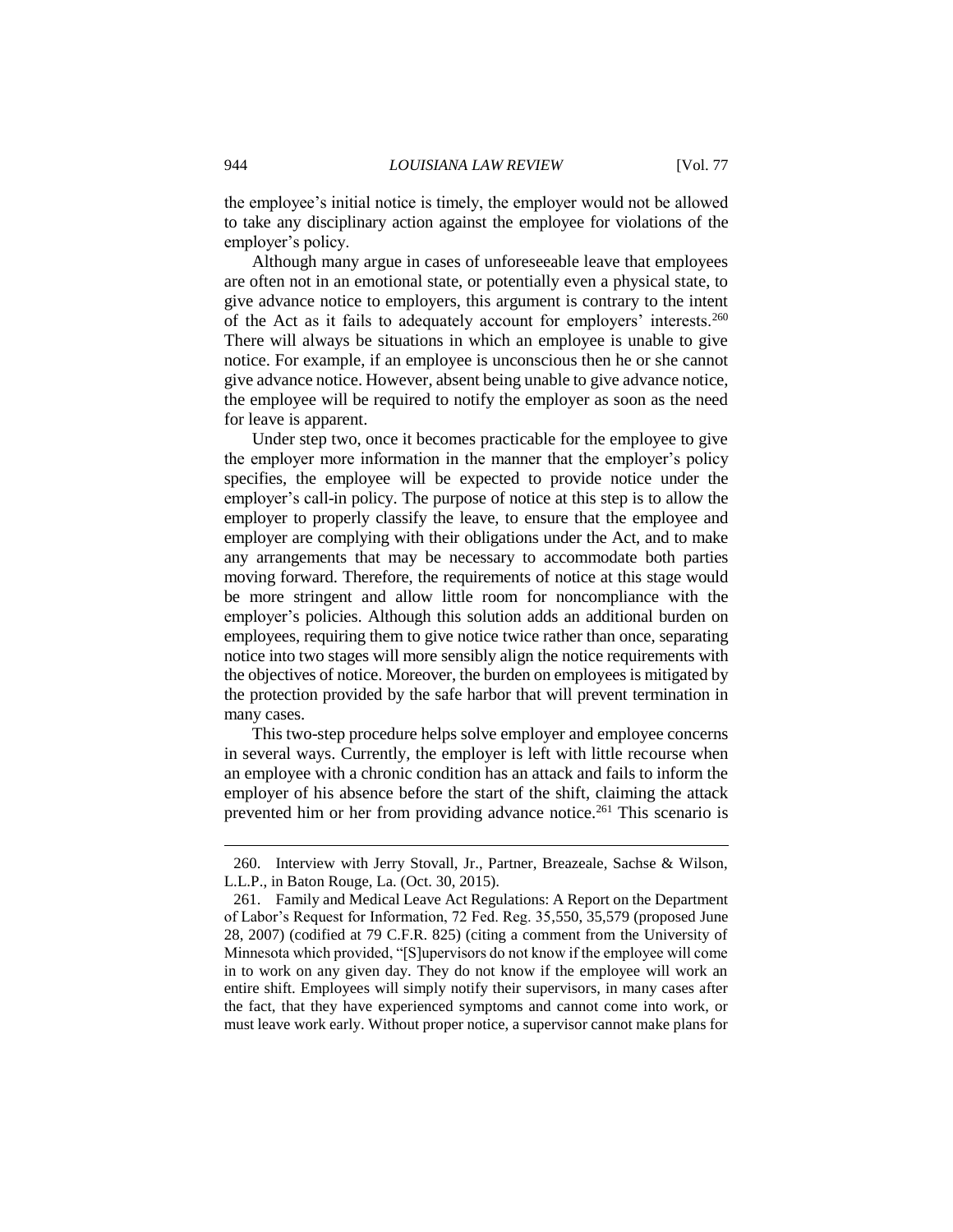especially problematic in highly specialized fields in which replacements are difficult to coordinate.<sup>262</sup> Emphasizing that the first step is to give the employer advance notice to make staffing accommodations while simultaneously relaxing the requirements of content and form, the burden on the employee to provide notice even when the need for leave is unforeseeable is much more manageable. For example, if an employee's mother is rushed to the emergency room, the employee could send a text message to inform the employer without having to step away from the doctors and her mother to make a lengthy phone call. If the employee were required to call the employer and give all of the relevant details at this stage so the employer could determine if the leave was FMLA-qualified, it would be much more burdensome. If employees are able to inform their employers that they will not be able to work their shift sooner, then employers can work on making staffing accommodations sooner, which increases the chances of being able to cover an employee's shift.

Once the condition of the employee's mother has been stabilized and the chaos has lessened, the employee will be expected to provide all of the relevant information surrounding the leave in the form of notice that the employer's policies require.<sup>263</sup> This way, employers do not have to worry

a replacement . . . . Nonetheless, the current statutory and regulatory provisions provide employers with few options.").

<sup>262.</sup> *Id*. at 35,552 (noting the industries most impacted are "[employers] whose business operations have a highly time-sensitive component, e.g., delivery transportation, transit, telecommunications, health care, assembly-line manufacturing, and public safety sectors").

<sup>263.</sup> Stage two of this solution does not implement a definite time limit. Arguably, without a definite timing requirement, the same difficulty employees and employers currently face in knowing if notice was given "as soon as practicable under the facts and circumstances" will still be present. However, setting a time frame within which the second stage of notice will be triggered is impracticable when considering emergency situations and the variety of circumstances that exist that would constitute exceptions to any deadline. One solution to this problem could be to make a distinction in the timing requirements between FMLA leave taken in emergency situations and recurring, intermittent FMLA leave, such that a definite time limit could be feasible for recurring, intermittent FMLA leave but would likely not be for emergency situations. However, there are several instances in which leave is both intermittent and an emergency, such as epilepsy, that would further complicate timing requirements under such a framework. Thus, given the myriad of circumstances that are present in the context of unforeseeable leave, the most logical timing requirement of an employee's notice at stage two remains "as soon as practicable under the facts and circumstances of each case." Further, having a strict timing requirement for stage one of notice and a more lenient requirement at stage two will likely alleviate many current concerns. This is because employers' complaints that notice was not given as soon as